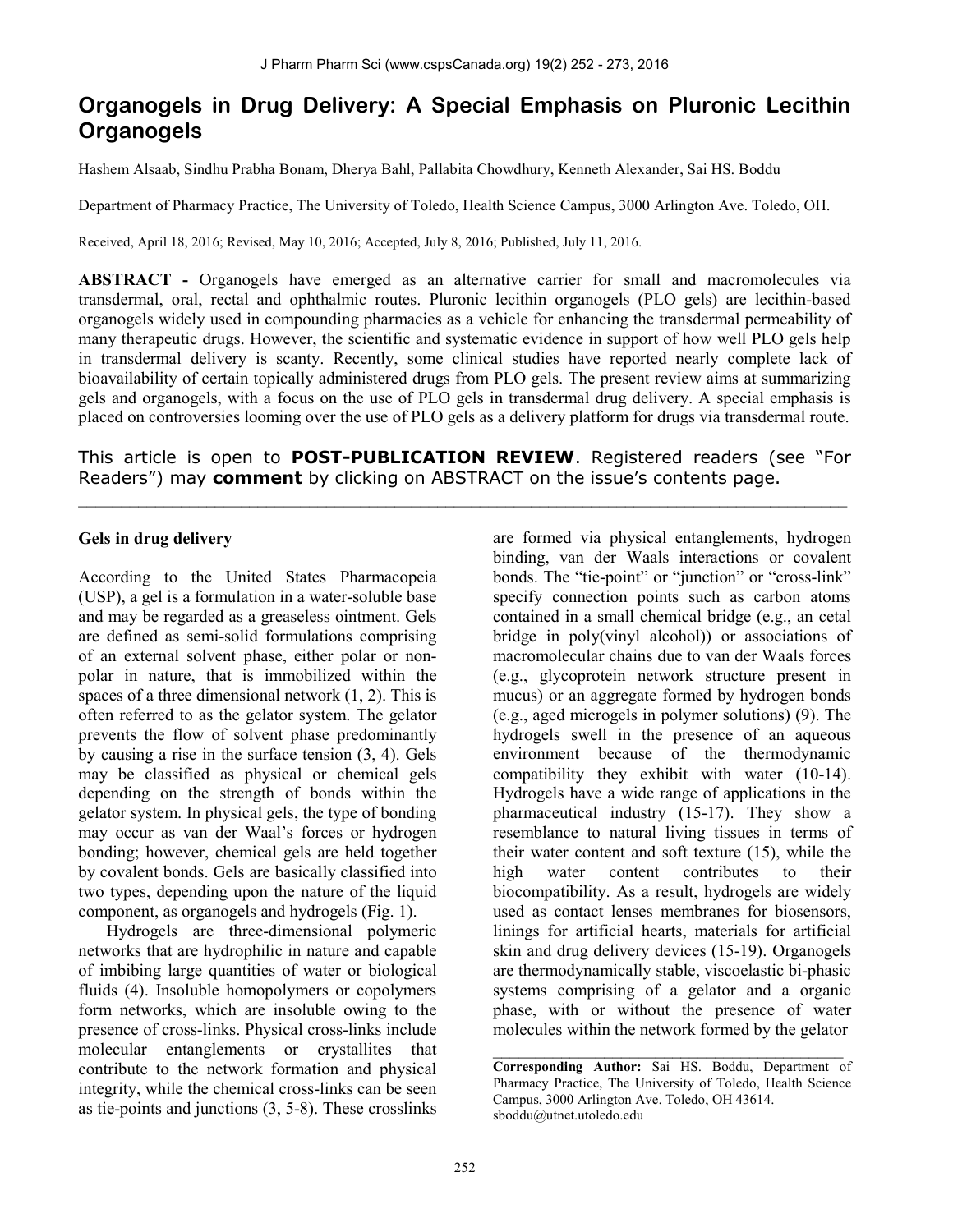system. They have a lower degree of hydration when compared to hydrogels. They gained importance in drug delivery over the past few years owing to their non-irritating nature and biocompatibility. The organogel systems exhibit morphological and rheological properties similar to solids, even though they are composed of large amounts of liquid (20). The thermodynamic and kinetic stability of these systems can be attributed to the opposing forces that are operating and are associated with the organogelator's partial solubility in the continuous phase. The physicochemical properties of gel components and their resulting interactions govern the formation of the gelling matrix. Organogels can be classified based on the properties of gelators, solvents and intermolecular interactions that can occur in gels. Table 1 lists the classification of organogelators used widely in the preparation of organogels. Administration of drugs requires variations in the formula of organogels used, depending upon the route of drug administration (21). The advantages of organogels are reported in literature are manifold: (a) ease of preparation and administration, (b) fewer number of ingredients,

which minimizes the overall production cost, (c) they act as good permeation enhancers, (d) enhanced patient compliance due to the non-toxic and non-irritating nature of the gels, (e) they act as a carrier system for the delivery of a wide variety of hydrophilic and lipophilic drugs, and (f) drug release for sustained delivery can be achieved by modifying the structure of the organogelator and the type of organic phase used (22). Organogel networks are formed via two mechanisms: polymerization and low molecular weight (LMW) gelators (Fig. 1). In the polymerization mechanism, a precursor solution of monomers with various reactive sites grows into a covalently-linked network of polymeric chains. At the gel point, the polymeric network solution exhibits gel-like physical properties (23). Organogels of LMW gelators (MW ∼ 3000 Da) form gels via selfassembly due to secondary forces such as van der Waals or hydrogen bonding (3). These forces result in the formation of non-covalently bonded cluster networks that retain the organic solvent and exhibit gel-like physical properties (24).

### Classification of gels



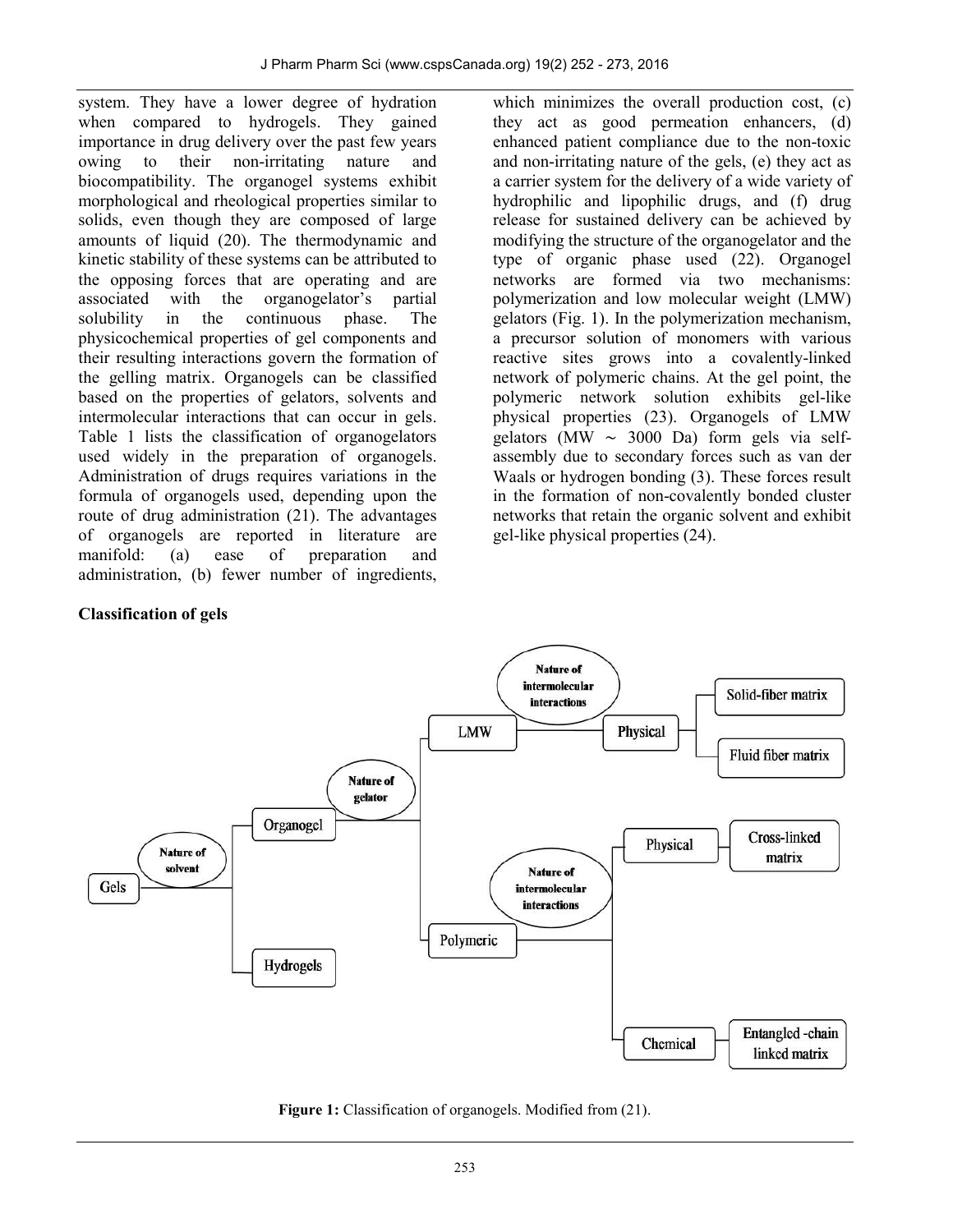|                                   | <b>Table 1.</b> Classification of organogelators                          |                                                                                    |                                                                                                                     |  |  |  |
|-----------------------------------|---------------------------------------------------------------------------|------------------------------------------------------------------------------------|---------------------------------------------------------------------------------------------------------------------|--|--|--|
| <b>Types of</b><br>Organogelators | <b>Examples</b>                                                           | <b>Properties of organogel</b>                                                     | <b>Potential applications</b>                                                                                       |  |  |  |
| Arylcyclohexanol<br>derivatives   | 4-tertbutyl-1-aryl<br>cyclohecanols derivatives                           | Solid at room temperature, low<br>solubility in apolar solvent                     | Topical formulations<br>(97)                                                                                        |  |  |  |
| Polymeric<br>organogelators       | Polycarbonate, polyesters,<br>poly(ethylene glycol) and<br>poly(alkylene) | Low sol-gel processing<br>temperature, good gel strength                           | Used in the preparation<br>of organogels and<br>sustained release<br>formulations for rectal<br>administration (98) |  |  |  |
| Gemini gelators                   | N-lauroyl-L-lysine ethyl<br>ester) solvents                               | High ability of immobilizing<br>apolar                                             | Topical formulations<br>(97)                                                                                        |  |  |  |
| Synthetic tripeptide              | Boc-Ala(1)-Aib(2)- $\beta$ -Ala(3)-<br>OMe                                | Capable of self-assembling,<br>thermoreversible; transparent                       | Drug delivery,<br>optoelectronics, sensors<br>(99)                                                                  |  |  |  |
| Low molecular weight<br>gelators  | Fatty acids and n-alkanes                                                 | High ability to immobilize<br>apolar solvents at small<br>concentrations $(< 2\%)$ | Food industry (100)                                                                                                 |  |  |  |

Table 1. Classification of organogelators

### LMW organogelators

The organogelation phenomenon exhibited by LMW organogelators has received increasing attention in the last two decades. Depending on the physical intermolecular interactions, LMW organogelators produce either solid-fiber matrix or fluid-fiber matrix gels. Solid-fiber matrix is produced by a fall in the temperature below the solubility limit of the gelator  $(25)$ . This is followed by a quick precipitation of gelator molecules in the organic medium to some extent, which leads to the formation of aggregates by co-operative intermolecular interactions (26). Solid-fiber matrix gels are prepared by the dissolution of a gelator in a hot solvent in a concentration ranging between 0.1- 15% (27). As the temperature falls, the affinity between the gelator and the solvent molecules decreases. As this occurs, the gelator assembles itself into solid aggregates that are bound by intermolecular interactions. However, the system is stabilized by the remaining solvent-aggregate affinity. The formation of aggregates occurs in two ways:

1) Unidimensional growth of fibers in high specific (length-to-width) ratios, which measures tens of nanometers and micrometers in length. Most aggregates fall under this category (e.g., L-alanine fatty acid derivatives) (28).

2) Two-dimensional growth of fibers (e.g., hexatriacontane, which forms microplatelet arrangements) (28).

On the other hand, the fluid-fiber matrices are formed by the realignment of surfactant molecules in single or bi-layered cylindrical molecules, where polar molecules are incorporated into surfactants present in organic solutions. The cylindrical aggregates thus formed immobilize the solvent (26). The solid and fluid-fiber matrices vary from one another with respect to the kinetic stability of networks that form the gel system. Strong gels are formed by permanent, and mostly crystalline, networks (4), while weak gels are formed from transient networks (29, 30). Physical properties of organogels are determined by the nature of the networks they form. Solid-matrix fibers are known for their robustness, owing to their aggregation and alignment to form bundles because of their rigidity (26). This has been demonstrated by rheological studies (4, 10). However, this aggregation does not take place in fluid-fiber matrix. Molecular and supramolecular chirality greatly influences the formation and stability of solid fibers, while its occurrence in fluid- fiber matrix is rare (25, 26). Fluid-fiber matrices are thermoreversible gels that may be transparent or opaque. They are also known as worm-like or polymer-like networks because of their aggregate fluidity and transient junctions. Organogels of lecithin and sorbitan monostearate have a wide range of pharmaceutical applications.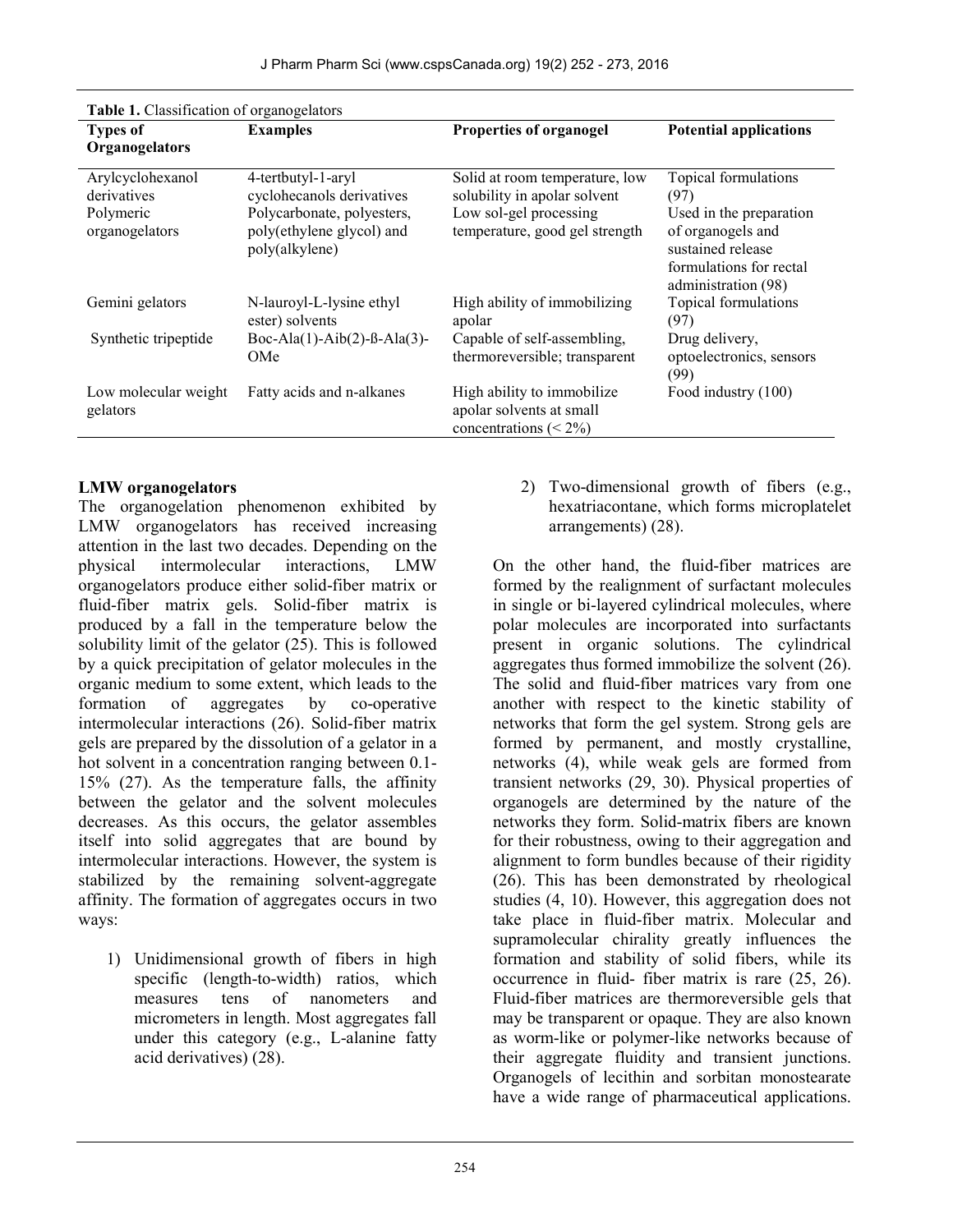Lecithin organogels are gaining importance, owing to their biocompatibility, their amphiphilic nature, which allows the permeation of lipophilic and hydrophilic drugs, and their permeation-enhancing properties. Lecithin has the ability to form different shapes, owing to its amphiphilic nature (31). Reverse micelles with hydrophilic groups at the core of micelles and hydrophobic groups at the surface are formed when a small amount of organic solvent is added to lecithin. Cylindrical reverse micelles start growing, upon the addition of polar solvents, until they intertwine to form a gelling network. In spite of being known as "weak" organogels, lecithin organogels have higher viscosities than that of gelatin. The high viscosity of these systems was found to be a result of the growth and overlapping of the reverse tubular micelles (32- 34).

#### Mechanism of organogelation

Lecithin molecules undergo gelation upon the addition of a polar solvent. Lecithin tends to selfassemble into reverse spherical micelles at a concentration of  $\sim 0.01$  mM in the presence of a nonpolar medium (35). However, the addition of small and critical quantities of a polar solvent induces an

aggressive uniaxial growth of spherical micelles into tubular or cylindrical micellar aggregates (Fig. 2) (36). The binding of the polar molecules in stoichiometric ratios to the hydrophilic head of lecithin molecules results in the formation of a linear framework, where two adjacent lecithin molecules are linked by a polar molecule (36-38). This linear framework is a result of hydrogen bonds formed by polar molecules and the phosphate group of lecithin molecules. These bonds are also responsible for the one dimensional growth of reverse micelles of lecithin. Long tubular micelles of 2.0-2.5 nm radius and hundreds to thousands of nanometers will be formed upon further addition of polar solvent (39, 40). Once these micelles attain a critical length, they start to overlap, followed by the intertwining, which results in the formation of a three-dimensional network (29, 41-46). This offers the system an enhanced viscosity and viscoelastic property, which results in the formation of a jellylike structure. Micellar aggregates are further stabilized by the rigidity of the phospholipid in the phosphate group region and glycerol residue. Pluronic lecithin organogels (PLO gels) are prepared by the addition of synthetic polymers (e.g., pluronics) into lecithin organogels.



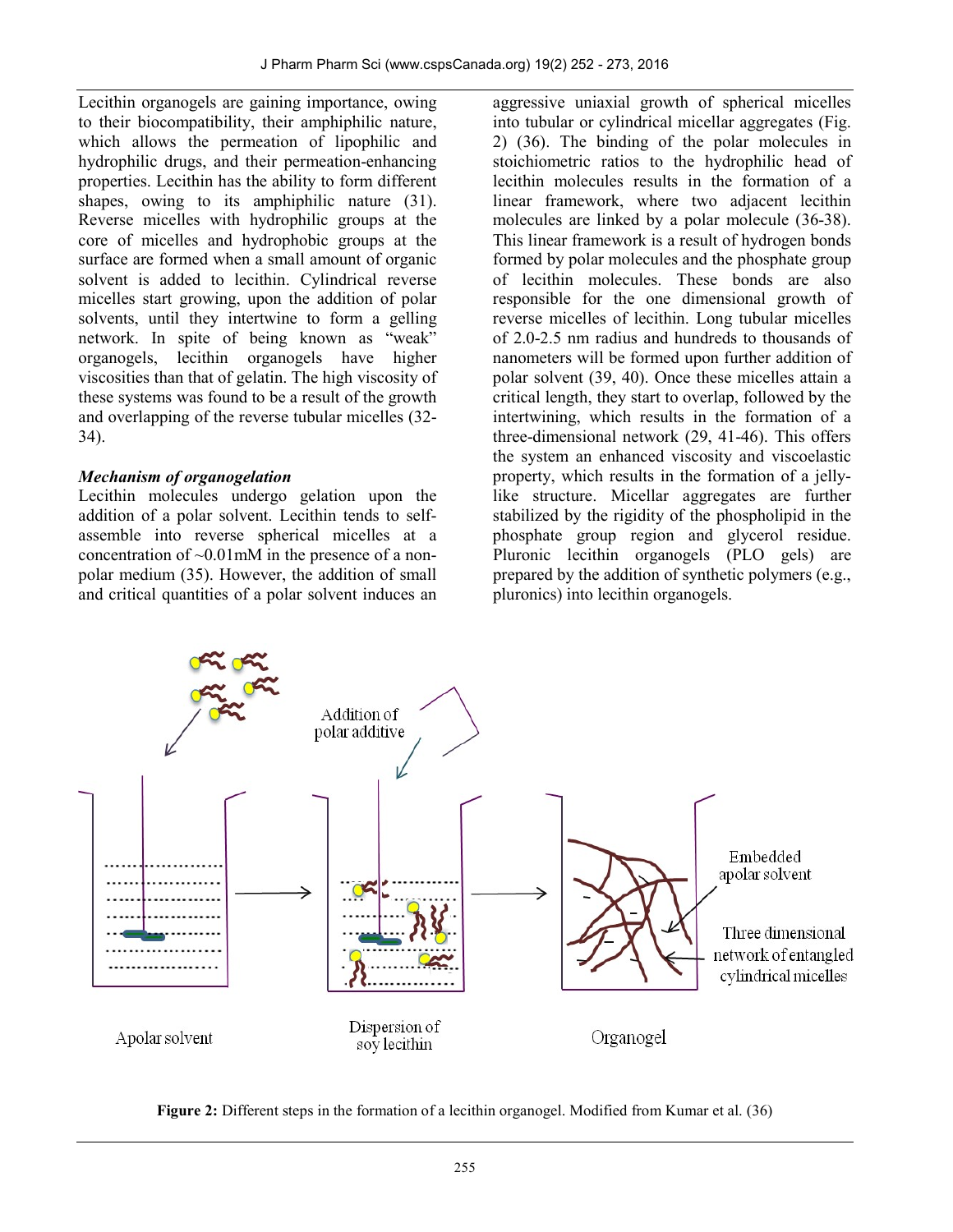### Pluronic Lecithin Organogels (PLO gels)

PLO gels have gained importance as transdermal drug delivery systems. PLO gel, introduced in the 1990s by Jones and Kloesel (47), is a biphasic system consisting of an oil phase (lecithin dissolved in isopropyl myristate or isopropyl palmitate in a 1:1 ratio) and a water phase containing 20-30% poloxamer (48). It is a thermodynamically stable, viscoelastic system, which is non-irritating, odorless and biodegradable. Pluronic F127, or poloxamer, is a copolymer of polyoxyethylene and polyoxypropylene that forms a thermoreversible gel in concentrations between 15-30% w/v. Poloxamer exists in a liquid state at refrigerated conditions  $(4^{\circ}C)$  and forms a gel at room or body temperature. Water plays the role of a structure-forming agent and stabilizes the process of gel formation as it solubilizes the pluronic and other hydrophilic drugs. Lecithin, a lipid composed of choline and inositol, is found as a major component of cell membranes. Lecithin is a surfactant with emulsification and lubricant properties. Isopropyl palmitate acts as an emollient, moisturizer and penetration enhancer (49). Our group has recently suggested the use of ricinoleic acid as an alternative to isopropyl palmitate, especially for delivering nonsteroidal anti-inflammatory drugs (50). Better thixotropic properties were observed for PLO gels prepared using ricinoleic acid compared to traditional PLO gels prepared using isopropyl palmitate (48). Sorbic acid or potassium sorbate may be used as the preservative to enhance the shelf-life of the gel. PLO gels have generated significant interest in the United States as transdermal and topical drug delivery vehicles in compounding pharmacies. A PLO gel system facilitates the delivery of some hydrophilic and lipophilic drugs, owing to the presence of both oil and aqueous phases within the gel system. Over the last two decades, PLO gels have been studied for the topical delivery of hormones, antiemetics, opioids, antipsychotic drugs, calcium channel blockers and local anesthetics (51). The drawbacks of a PLO gel system include separation in cold temperatures or low pH ranges, rendering it unusable and aesthetically unpleasant. Despite the drawbacks, currently there are about 85 PLO gel formulations listed on CompoundingToday.com, a product of the International Journal of Pharmaceutical Compounding (IJPC). Recently, marketed PLO gel kits such as Transderma® , Phlojel® and PLO transdermal cream have become increasingly

popular. The marketed kits are loaded with suitable drugs, depending on patient requirements (52). Imprimis Pharmaceuticals, Inc., in collaboration with Professional Compounding Centers of America (PCCA), owns a patented topical delivery technology called Accudel, a PLO gel formulation, and Impracor, a 10% ketoprofen based Accudel delivery technology. In July 2013, the company wanted to initiate a randomized, double-blind, placebo-controlled, at 26 sites comparing Impracor vs. placebo (Vehicle) cream, 1g t.i.d. x 7 days. However, the study was delayed due to manufacturing issues and there is no update since then (Source: http://www.prnewswire.com/newsreleases/imprimis-pharmaceuticals-inc-commentson-delay-in-phase-iii-impracor-program-219242191.html).

General characteristics of Pluronic Lecithin Organogels (53, 54): Viscoelasticity: PLO gels have both viscous and elastic properties. A PLO gel behaves like a solid with elastic properties at lower shear rates. The organogel structure will disrupt as the shear stress is increased, resulting in flowability. Non-birefringence: PLO gels do not allow polarized light to pass through its matrix; therefore, they appear dark in this light. Thermo-reversibility: At poloxamer concentration ranging between 20–30%, PLO gel lose their fiber structure and start to flow when the temperature of the organogel goes below the critical limit temperature of  $20-25$ °C (55). However, with increase in temperature, PLO gels revert back to a more stable configuration. Thermostability: PLO gels are thermostable due to the ability of the gelator system to undergo self-<br>assembly, under appropriate conditions. assembly, under appropriate Optical clarity: Lecithin organogels are transparent, while PLO gels are yellow-colored and opaque in nature.

### Poloxamer as a gelling agent

Poloxamers are polymers of ethylene oxide and propylene oxide, arranged in a triblock fashion (Fig. 3). The lipophilicity, hydrophilicity and size of the poloxamers can be modified by changing the "a" and "b" values (Table 2). They exhibit reversible thermodynamic properties, which plays a crucial rule in designing a formulation. Commercially, they are available under the names Pluronic® , Synpersonic<sup>®</sup> or Tetronic® (56). Different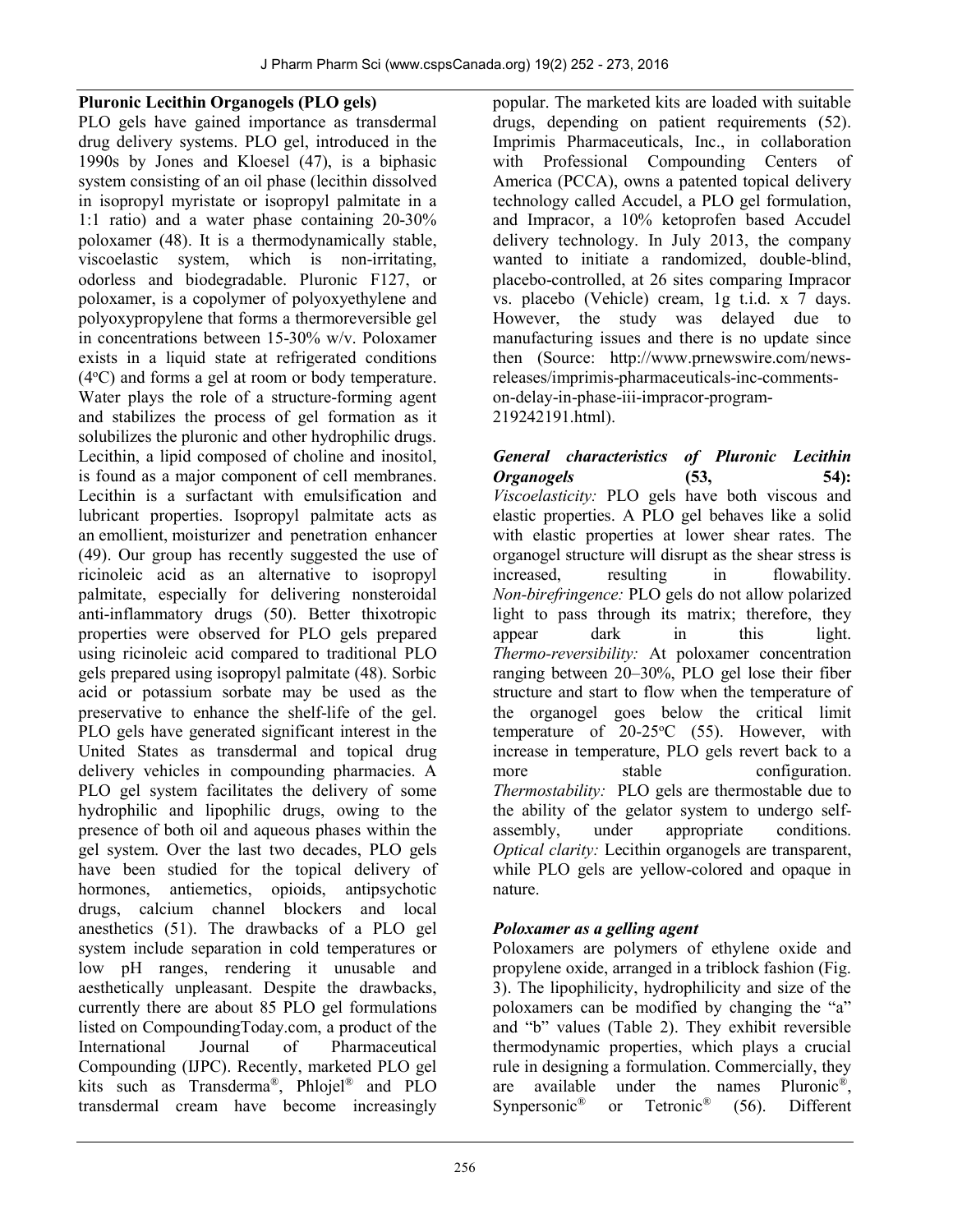poloxamer grades, which have different physical and chemical properties, are marketed. Poloxamer 407 is the most commonly used pluronic in the pharmaceutical industry. It is a tri-block copolymer that exhibits thermoreversible behavior in aqueous solutions; it consists of  $\sim$ 70% polyoxyethylene units and  $\sim$ 30% polyoxypropylene blocks. This polymer is characterized by low toxicity, excellent compatibility with other chemicals, and a high solubilizing capacity for different drugs (57). They exhibit a thermoreversible property above a certain temperature, known as the sol-gel transition temperature. They act as solids above the sol-gel transition temperature and as liquids below that same temperature. The gelation process takes place in two steps (Fig. 4). In the first step, co-polymers aggregate, resulting in the formation spherical micelles. Hydrated swollen polyethylene oxide

(EO) chains form the outer lining of micelles, while the dehydrated polypropylene oxide (PO) blocks occupy the inner core portion (58). The first step takes place as temperature increases and reaches the critical micellar temperature. A further increase in the temperature results in the alignment of micelles in a uniform fashion, which results in the formation of gels (55, 58). Poloxamers varying in concentration between 20-30%, which are clear liquids at 4-5°C and gels at room temperature, are generally used in pharmaceutical formulations. These solutions are generally prepared by the cold method (using cold water), in which a layer of water molecules surrounds the poloxamer molecule. This leads to the separation of hydrophobic portions as a result of hydrogen bonding between the water and hydrophilic chains (55).



Figure 3: General structure of Poloxamers



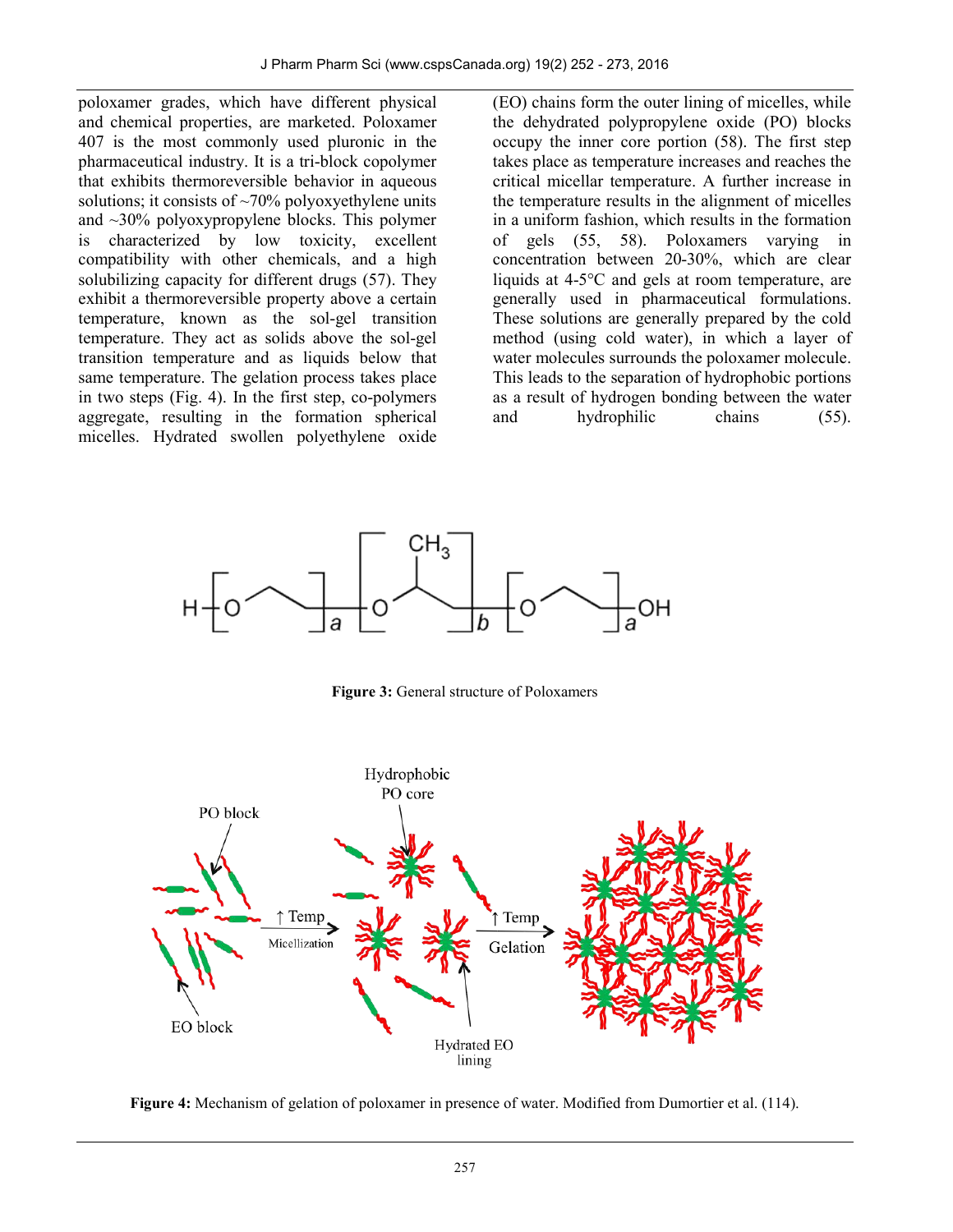| J Pharm Pharm Sci (www.cspsCanada.org) 19(2) 252 - 273, 2016 |  |  |  |  |
|--------------------------------------------------------------|--|--|--|--|
|--------------------------------------------------------------|--|--|--|--|

| <b>Table 2:</b> Different marketed brands of poloxamers with their pluronic name [50]. |           |     |    |                              |
|----------------------------------------------------------------------------------------|-----------|-----|----|------------------------------|
| Pluronic <sup>®</sup>                                                                  | Poloxamer | a   | В  | Molecular weight (gram/mole) |
| L 44 NF                                                                                | 124       | 12  | 20 | 2090-2360                    |
| F 68 NF                                                                                | 188       | 80  | 27 | 7680-9510                    |
| <b>F87 NF</b>                                                                          | 237       | 64  | 37 | 6840-8830                    |
| F 108 NF                                                                               | 338       | 141 | 44 | 12700-17400                  |
| F127 NF                                                                                | 407       | 101 | 56 | 9840-14600                   |
| Structure of poloxamer: $HO(C_2H_4O)_a(C_3H_6O)_B(C_2H_4O)_aH$                         |           |     |    |                              |

| Table 2: Different marketed brands of poloxamers with their pluronic name [50]. |  |  |  |
|---------------------------------------------------------------------------------|--|--|--|

### Method of preparation of PLO gel

The oil phase is prepared by mixing lecithin and isopropyl palmitate or isopropyl myristate (acts as a non-oleaginous emollient with very good spreading ability and is also used for solubilizing the lecithin) and allowing the mixture to stand overnight to ensure complete dissolution. The aqueous phase is prepared by adding poloxamer to ice-cold water, placing the mixture in a refrigerator and agitating periodically to ensure complete dissolution. Sorbic acid at 0.2% (w/w) or potassium sorbate is often added to the two phases as preservatives. The oil phase is then mixed with the aqueous phase (chilled before mixing) using a high-shear mixing method. When subjected to proper shearing forces (generally accomplished by rapidly passing the mixture between a small caliber catheter or two syringes, micelles containing the drug are theoretically formed (59, 60). Ricinoleic acid has been used as an alternative to isopropyl palmitate in compounding stable PLO gels for drugs used in pain and inflammation management. The pH of PLO gel prepared with ricinoleic acid was comparable with the isopropyl palmitate PLO gel. Moreover, ricinoleic acid PLO gel exhibited better recovery properties compared to isopropyl palmitate PLO gel (Fig. 5) (60, 61). The ricinoleic acid PLO gel curve appears as shear-thinning at higher RPMs, but showed thixotropy at low RPMs. It is important that the aqueous phase is cold before mixing because an aqueous solution of Pluronic F127 is in the liquid state at a low temperature and gels at a higher temperature. The synergistic action of phospholipids and polymeric surfactant molecules in their respective hydrated states contributes to the gelling and structural network. Generally, lipophilic drugs are solubilized in the organic phase (mixture

of apolar solvent and lecithin), while hydrophilic drugs can be solubilized in the polar phase. The addition of the polar phase to the organic phase, under continuous stirring, results in the formation of an organogel.

### PLO gels for transdermal drug delivery

The coexistence of organic and aqueous phases by means of a structurally well-defined micellar network of phospholipids, a large interfacial area, and the possibility to entrap solutes within the gel matrix, along with long-term stability, makes PLO gels useful for a variety of applications. The organized microstructural matrix, amphiphilicity, supersolubilising capacity and interaction of biolipids with skin tissues are some of the major promoting factors for enhanced transport of drug molecules into or across the skin. PLO gels contain several micellar structures. Micelles are believed to slightly disorganize the stratum corneum with minimal direct detrimental effects on the skin (based on light microscopy), although contact hypersensitivity or allergy to the lecithin component may occur (62). PLO gels have garnered huge attention due to their ability deliver drugs both locally and systemically after topical application (63). The ideal properties of drugs that favor transdermal delivery are listed in Table 3. Many medications such as chlorpromazine, lorazepam, morphine, and haloperidol have been formulated into topical gel formulations, either alone or in combination with products such as ABH (lorazepam, diphenhydramine, and haloperidol) gel (64-66). Transdermal PLO gels are applied with the goal of cutaneous absorption to achieve systemic activity (54). Drugs incorporated in PLO gels for either local or systemic effects are summarized in Table 4.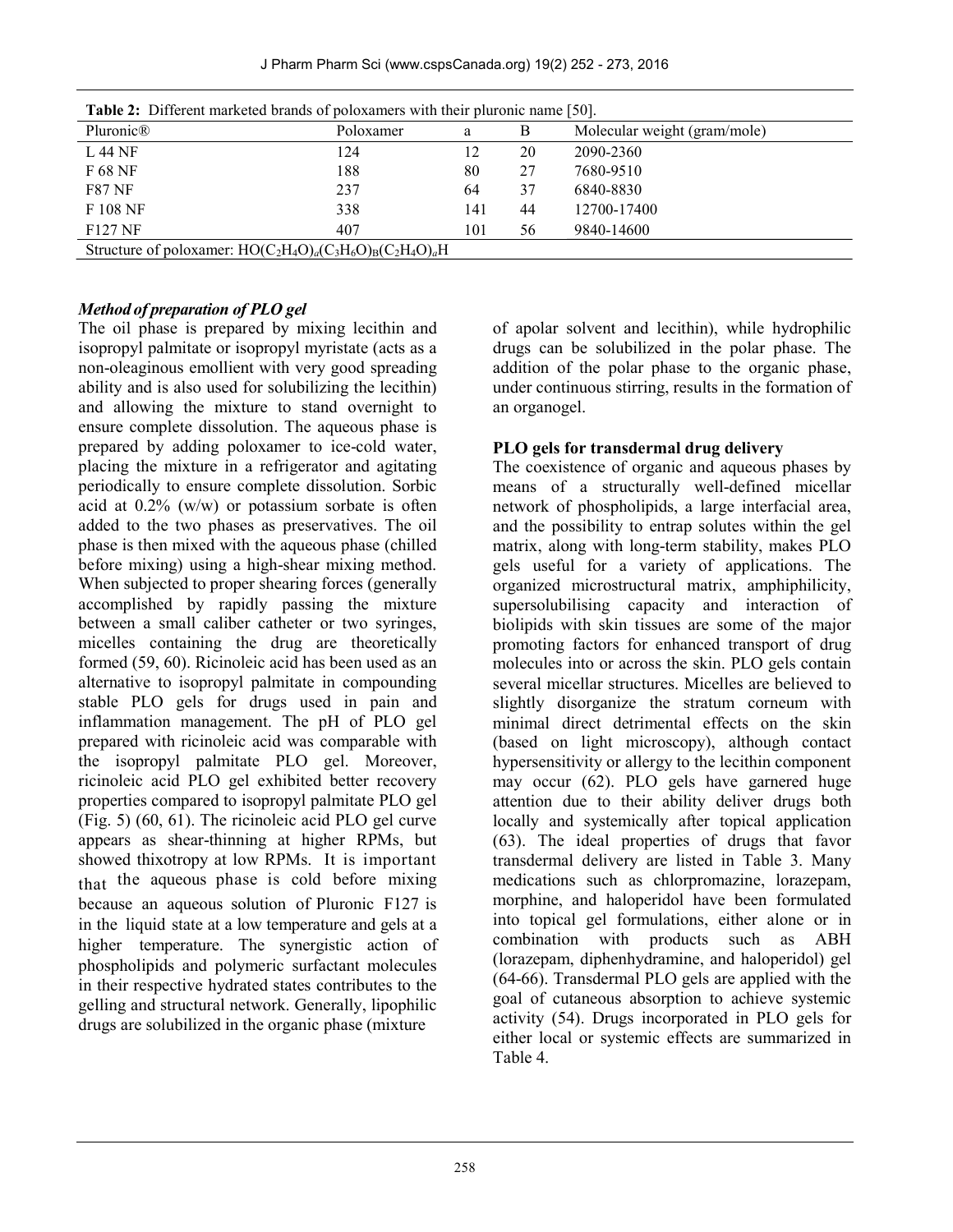

Figure 5: Viscosity data of PLO gels containing isopropyl palmitate and ricinoleic acid. Reproduced from (61).

| <b>Parameter</b>              | <b>Properties</b>                                       |
|-------------------------------|---------------------------------------------------------|
| Dose                          | Should be low $(< 20$ mg/day)                           |
| Half-life                     | 10 hours or less                                        |
| Molecular weight              | $<$ 400 Da                                              |
| Partition coefficient         | Log P (octanol-water coefficient) between $1.0$ and $4$ |
| Skin permeability coefficient | $> 0.5 \times 10^{-3}$ cm/h                             |
| Skin reaction                 | Non irritating and non-sensitizing                      |
| Oral bioavailability          | Low                                                     |
| Therapeutic index             | Low                                                     |

Table 3: Ideal properties of drug candidate for transdermal drug delivery. Modified from (101).

| Table 4: Studies on PLO gel formulations for systemic and local deliveries (partial listing). |  |  |  |  |
|-----------------------------------------------------------------------------------------------|--|--|--|--|
|-----------------------------------------------------------------------------------------------|--|--|--|--|

| Drug        | <b>Study Model/</b><br>Ex vivo skin model<br>(or) Experimental<br><i>participants</i> | <b>Study Methods</b>                                                  | <b>Results</b>                                                                                                                                                                                                                                                                                  | Ref |
|-------------|---------------------------------------------------------------------------------------|-----------------------------------------------------------------------|-------------------------------------------------------------------------------------------------------------------------------------------------------------------------------------------------------------------------------------------------------------------------------------------------|-----|
| Methimazole | Healthy cats; $n=6$ A randomized<br>$(3 \text{ male}, 3 \text{ female})$              | and compared to i.v. and $100\%$<br>oral<br>routes<br>administration. | triple Methimazole absorption by the (67)<br>crossover protocol to transdermal route was poor and<br>determine bioavailability of variable relative to the i.v. and<br>methimazole from PLO gel p.o. routes. Only one cat showed<br>transdermal<br>of bioavailability relative to p.o<br>route. |     |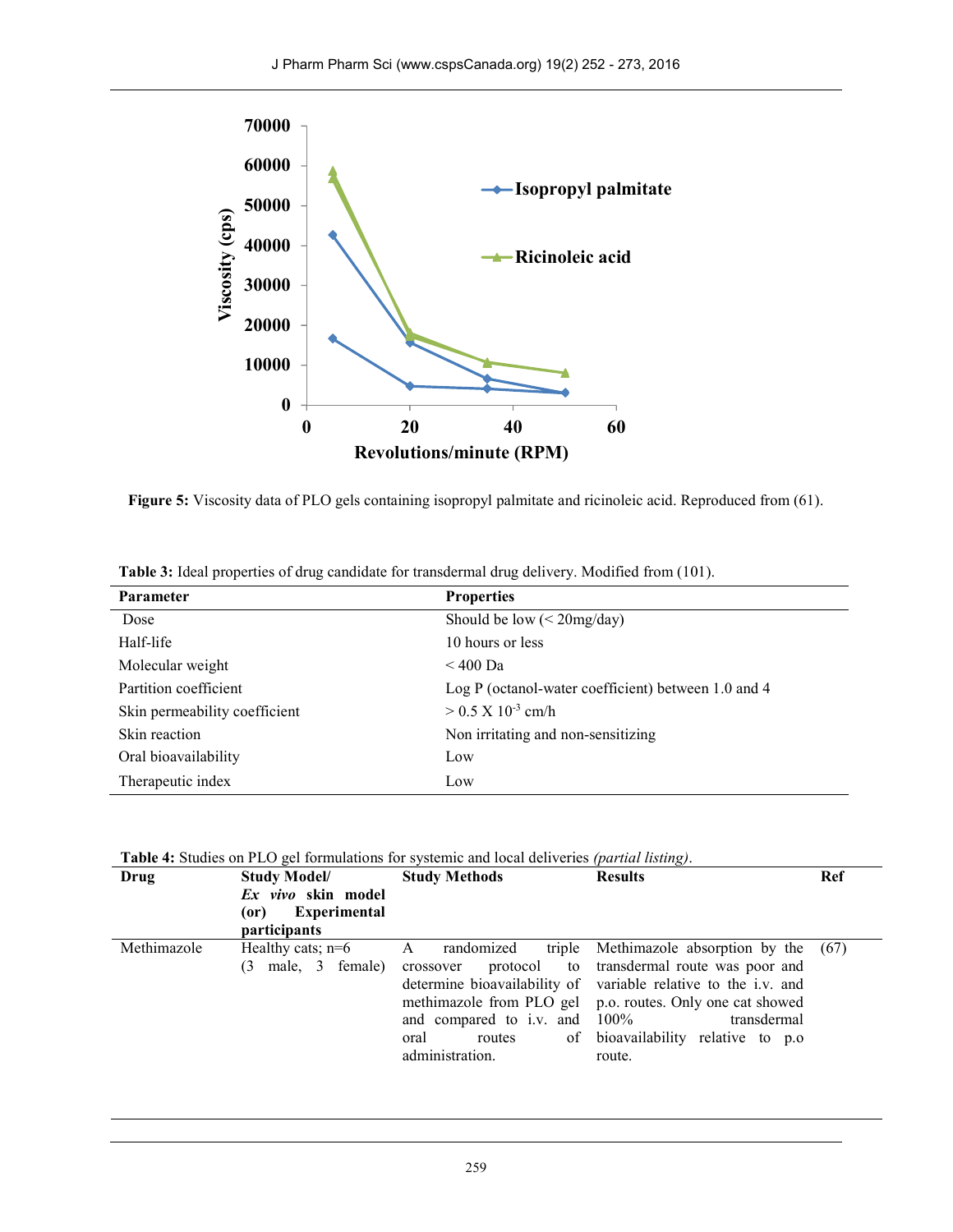| Methimazole | Cats diagnosed with<br>hyperthyroidism<br>$n=44$ (17 cats<br>oral<br>group and 27<br>cats<br>transdermal group) | To determine the safety and<br>efficacy of the transdermal<br>methimazole<br>with<br>oral<br>methimazole for the control<br>of hyperthyroidism in cats.                                                                                                                                                                                               | Generally,<br>efficacy<br>of<br>transdermal methimazole is not<br>as high as p.o methimazole after<br>2 weeks of treatment and it is<br>associated with far fewer GI side<br>effects compared to the oral<br>route. Also, it is a good<br>therapeutic alternative in the<br>treatment<br>of<br>feline<br>hyperthyroidism as it shows<br>same effect as oral dose after 4<br>weeks of treatments.                                                   | (71)  |
|-------------|-----------------------------------------------------------------------------------------------------------------|-------------------------------------------------------------------------------------------------------------------------------------------------------------------------------------------------------------------------------------------------------------------------------------------------------------------------------------------------------|----------------------------------------------------------------------------------------------------------------------------------------------------------------------------------------------------------------------------------------------------------------------------------------------------------------------------------------------------------------------------------------------------------------------------------------------------|-------|
| Methimazole | study<br>Retrospective<br>13<br>with<br>cats<br>$n =$<br>hyperthyroidism                                        | PLO gel was applied to the<br>inner pinna of the ear in<br>doses ranging from 2.5<br>mg/cat q $24$ h to $10.0$<br>mg/cat q 12 h. Clinical and<br>laboratory data from the<br>cats were retrospectively<br>by telephone<br>evaluated<br>conversations with<br>veterinarians<br>who<br>the<br>managed the cases.                                        | Methimazole PLO gel showed<br>clinical<br>improvement.<br>No<br>adverse effects were noticed<br>after several months of treatment<br>with PLO gel.                                                                                                                                                                                                                                                                                                 | (102) |
| Methimazole | Hyperthyroid<br>cats<br>after once- and twice-<br>transdermal<br>daily<br>methimazole $(n=20)$                  | PLO gel of methimazole<br>was applied to the pinna of<br>the inner ear at a starting<br>dose of 2.5 mg/cat q12h<br>(BID group, 10 cats) and<br>5 mg/cat q24h (SID group,<br>10 cats). After 1 and 3<br>weeks, T4 concentrations<br>were measured immediately<br>before and every 2 hours<br>after gel application over a<br>period of up to 10 hours. | T4<br>concentrations<br>were<br>significantly<br>decreased<br>after<br>week 1 and 3 compared to<br>pretreatment concentrations in<br>both<br>groups.<br>A<br>sustained<br>suppression of T4 concentration<br>during the 10-hour period, and<br>T4 concentrations immediately<br>before the next methimazole<br>treatment, were not significantly<br>different compared to any time<br>point after application, either in<br>the BID or SID groups. | (78)  |
| Methimazole | Feline ear skin                                                                                                 | study the<br>To<br>in<br>vitro<br>percutaneous absorption of<br>methimazole in a lipophilic<br>vehicle and PLO gel in<br>feline ear skin.                                                                                                                                                                                                             | Methimazole<br>better<br>was<br>absorbed from the lipophilic<br>vehicle<br>compared<br>to<br>administration in the PLO gel                                                                                                                                                                                                                                                                                                                         | (5)   |
| Fluoxetine  | Healthy cats $(n=4)$                                                                                            | Parallel study: 3 groups of 4<br>cats<br>to<br>assess<br>bioavailability,<br>pharmacokinetics,<br>and<br>safety of fluoxetine PLO gel<br>for transdermal delivery and<br>compare it to oral delivery.                                                                                                                                                 | Fluoxetine<br><b>PLO</b><br>(15%)<br>gel<br>formulation<br>showed<br>good<br>absorption through the skin of<br>into<br>the<br>cats<br>systemic<br>circulation.<br>However,<br>the<br>bioavailability<br>relative<br>for<br>administration<br>transdermal<br>$\frac{1}{1}$<br>approximately 10% compared to<br>the p.o. route                                                                                                                       | (103) |

#### Table 4 Continued…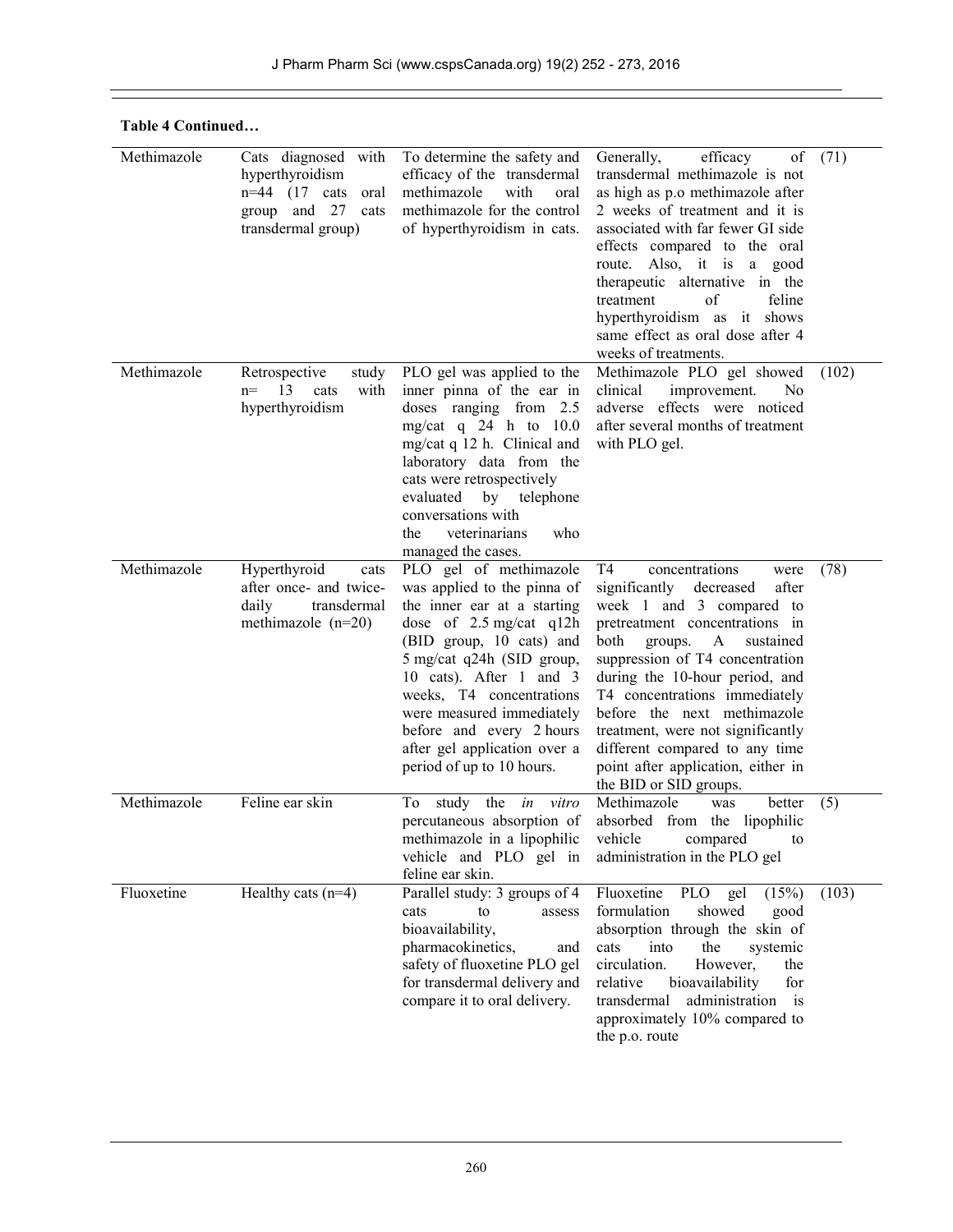| Dexamethasone<br>Ketoprofen    | Healthy<br>cats<br>$n=5$<br>Carrageenan-induced<br>rat<br>edema<br>paw | Pilot crossover study as<br>each<br>cat received both<br>transdermal PLO gel and<br>oral treatments in a random<br>order to compare serum<br>concentration<br>οf<br>dexamethasone after single<br>dose of both treatments.<br>Evaluate and compare the in<br>vitro and in vivo anti- | significant<br>There<br>1S<br>no<br>absorption of dexamethasone<br>after administration of PLO gel<br>as all samples were below the<br>limit of detection (LOD).<br>Both in vitro and in vivo studies<br>have<br>shown<br>better<br>anti- | (77)<br>(61) |
|--------------------------------|------------------------------------------------------------------------|--------------------------------------------------------------------------------------------------------------------------------------------------------------------------------------------------------------------------------------------------------------------------------------|-------------------------------------------------------------------------------------------------------------------------------------------------------------------------------------------------------------------------------------------|--------------|
|                                | $n=24$<br>rats                                                         | inflammatory effects of the<br>ricinoleic acid PLO gel<br>with<br>isopropyl<br>system<br><b>PLO</b><br>palmitate<br>gel.<br>Ketoprofen was used as a<br>model drug.                                                                                                                  | inflammatory property of 10%<br>ketoprofen ricinoleic acid PLO<br>gel compared to<br>isopropyl<br>palmitate PLO gel.                                                                                                                      |              |
| Ketoprofen                     | Healthy<br>participants,<br>8<br>$n=$                                  | Open-label crossover study<br>as the volunteers received<br>an oral ketoprofen capsule<br>or topical 20% ketoprofen<br><b>PLO</b><br>gel.                                                                                                                                            | When<br>ketoprofen<br>was<br>administered as PLO gel, it had<br>low relative bioavailability and<br>high variability compared to oral<br>route.                                                                                           | (104)        |
| Ketoprofen and<br>Testosterone | 3 human skin samples                                                   | Testing in vitro and ex vivo<br>percutaneous absorption of<br>ketoprofen and testosterone<br>from PLO gel compared to<br>Pentravan cream by using<br>Franz-Diffusion cells.                                                                                                          | The absorption of Pentravan<br>cream for both drugs was found<br>to be higher than PLO gel<br>formulations.                                                                                                                               | (105)        |
| Diclofenac                     | 14 patients with lateral<br>epicondylitis.                             | randomized,<br>double-<br>A<br>blind, cross-over study to<br>assess the effectiveness of<br>diclofenac as a PLO gel for<br>treatment<br>of<br>lateral<br>epicondylitis administered<br>3x daily for one week.                                                                        | A 2% diclofenac PLO<br>gel<br>provided an effective reduction<br>of pain associated with lateral<br>epicondylitis.                                                                                                                        | (69)         |
| Diclofenac                     | with<br>74<br>patients<br>osteoarthritis of the<br>knee.               | blind,<br>$\mathsf{A}$<br>double<br>randomized,<br>placebo,<br>designed as a parallel group<br>to evaluate using diclofenac<br>as a PLO gel for treating<br>osteoarthritis of the knee.                                                                                              | There<br>significant<br>was<br>a<br>improvement of quality of life of<br>osteoarthritis patients as they<br>experienced less pain after<br>diclofenac<br><b>PLO</b><br>gel<br>administration.                                             | (106)        |
| Ondansetron                    | Healthy<br>participants,<br>$n=12$                                     | To assess ondansetron PLO<br>gel for transdermal delivery<br>and assess inflammatory<br>and hyperalgesia.                                                                                                                                                                            | Topical application of PLO gel<br>reduced the inflammatory effect<br>induced by capsaicin injection.                                                                                                                                      | (68)         |
| Amitriptyline<br>and buspirone | Healthy cats, n=6                                                      | Crossover design study to<br>assess<br>the<br>relative<br>bioavailability<br>of<br>amitriptyline and buspirone<br>PLO gels compared to<br>single oral dose.                                                                                                                          | Systemic<br>absorption<br>οf<br>amitriptyline and buspirone PLO<br>administered<br>gels<br>by<br>the<br>transdermal route<br>was<br>poor<br>compared to oral route.                                                                       | (107)        |

#### Table 4. Continued…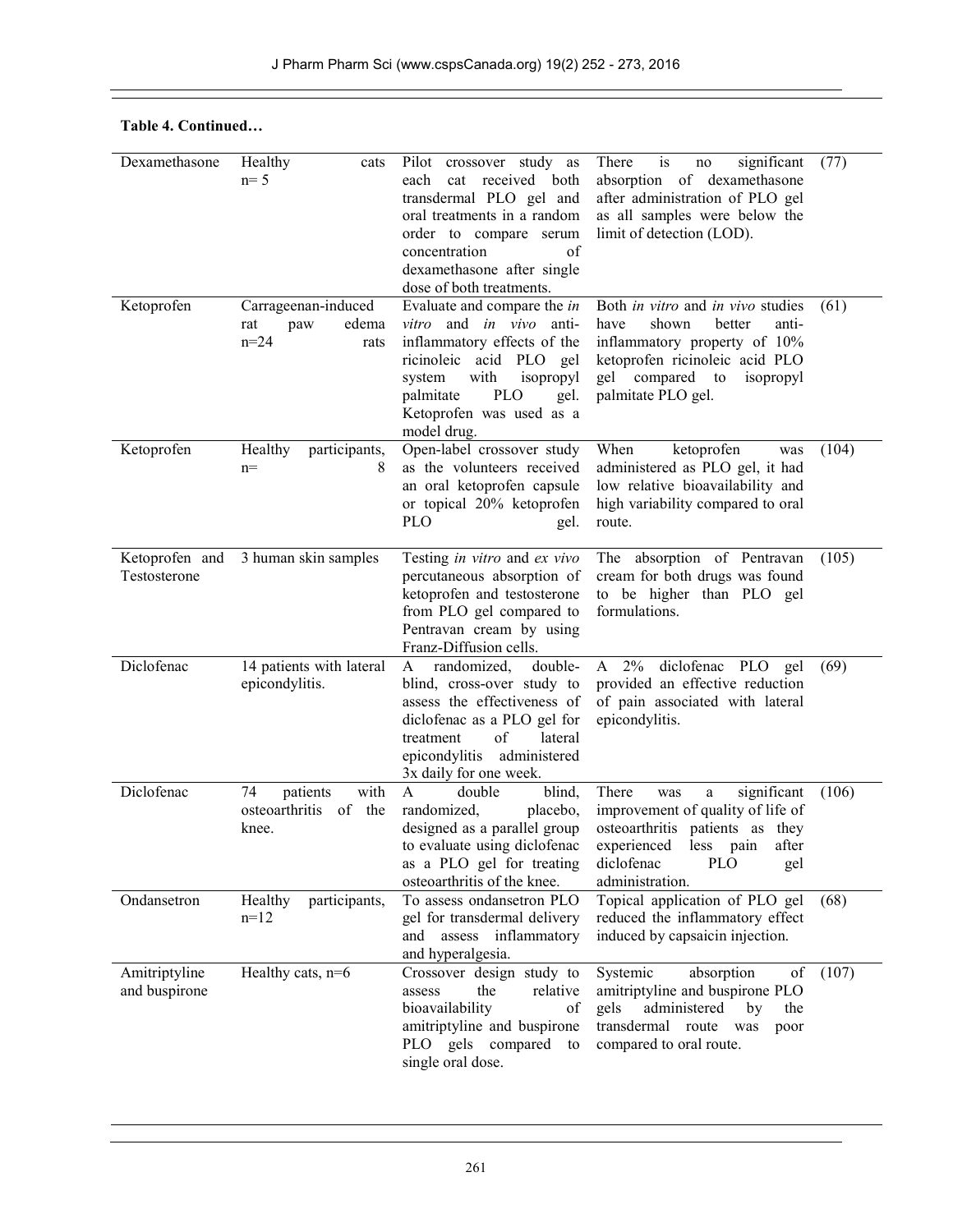| Promethazine   | Healthy<br>participants,<br>$n=15$                                                                                                 | Randomized,<br>open-label,<br>crossover study to<br>and<br>assess the bioavailability of<br>promethazine PLO gel as 15<br>subjects were administered<br>PLO gel and after 21 days,<br>10 of the subjects were<br>given promethazine as an<br>intravenous injection.                     | Systemic absorption of topically<br>applied promethazine PLO gel<br>happened as the amount of the<br>drug was detected from plasma<br>samples.                                                                                                                                                                                                                                                                                | (92)  |
|----------------|------------------------------------------------------------------------------------------------------------------------------------|-----------------------------------------------------------------------------------------------------------------------------------------------------------------------------------------------------------------------------------------------------------------------------------------|-------------------------------------------------------------------------------------------------------------------------------------------------------------------------------------------------------------------------------------------------------------------------------------------------------------------------------------------------------------------------------------------------------------------------------|-------|
| Morphine       | Human<br>participants,<br>$n=5$                                                                                                    | Randomized,<br>placebo-<br>controlled,<br>double-blind,<br>crossover study to evaluate<br>bioavailability<br>the<br>of<br>morphine administered<br>as<br>PLO<br>topical<br>gel<br>or<br>subcutaneously.                                                                                 | The amount of morphine could<br>not be quantified after PLO gel<br>which<br>administration,<br>is<br>considered as low bioavailability<br>compared to subcutaneous route.                                                                                                                                                                                                                                                     | (65)  |
| Methadone      | 10<br>patients<br>administered PLO gel,<br>5<br>patients<br>administered orally, 1<br>patient<br>was<br>given<br>placebo topically | To<br>blood<br>measure<br>methadone levels achieved<br>after topical PLO gel and<br>administration<br>oral<br>to<br>hospice patients.                                                                                                                                                   | Methadone PLO gel in doses<br>less than 45 mg/day did not<br>result in trough methadone blood<br>concentrations associated with<br>analgesia. Also, the placebo<br>may<br>explain<br>response<br>the<br>perceived benefit of methadone<br>PLO gel in doses less than 45<br>The evaluation<br>mg/day.<br>of<br>of<br>systemic<br>absorption<br>methadone -PLO gel in doses<br>than<br>45<br>$mg/day$ is<br>more<br>guaranteed. | (93)  |
| ABH<br>gel     | Healthy<br>volunteers,<br>$n=10$                                                                                                   | In vivo study using ABH<br>PLO gel formulation, which<br>is composed of lorazepam<br>$(Ativan^{\circledR})$ ,<br>diphenhydramine<br>(Benadryl®),<br>and<br>haloperidol<br>(Haldol <sup>®</sup> )<br>incorporated<br>in<br><b>PLO</b><br>applied<br>healthy<br>to<br>volunteers' wrists. | Sufficient absorption of drugs<br>was not observed from the PLO<br>All<br>gel.<br>drug concentration<br>showed<br>measurements<br>sub-<br>therapeutic values.                                                                                                                                                                                                                                                                 | (95)  |
| Chlorpromazine | Human<br>participants,<br>$n=11$                                                                                                   | 25 mg chlorpromazine HCl in<br>PLO gel was administered to<br>10 subjects' wrists and 100 mg<br>chlorpromazine administered<br>to one subject's wrist with the<br>goal to evaluate the absorption<br>of the drug transdermally.                                                         | All samples were under limit of<br>detection, which indicated that<br>chlorpromazine<br>would<br>not<br>through<br>permeate<br>the<br>skin<br>membrane.                                                                                                                                                                                                                                                                       | (66)  |
| Flurbiprofen   | Dialysis<br>membrane<br>and excised dorsal rat<br>skin                                                                             | Flurbiprofen PLO gel was<br>formulated<br>and<br>in<br>vitro<br>permeability was studied with<br>Keshary-Chien diffusion cells.<br>Also, in vivo study with<br>carrageenan-induced rat paw<br>edema<br>model<br>skin<br>and                                                             | The permeability profile with<br>dialysis membrane was 70%<br>more than the excised skin. Also,<br>it has shown anti-inflammatory<br>effects on animal models.                                                                                                                                                                                                                                                                | (108) |

#### Table 4. Continued…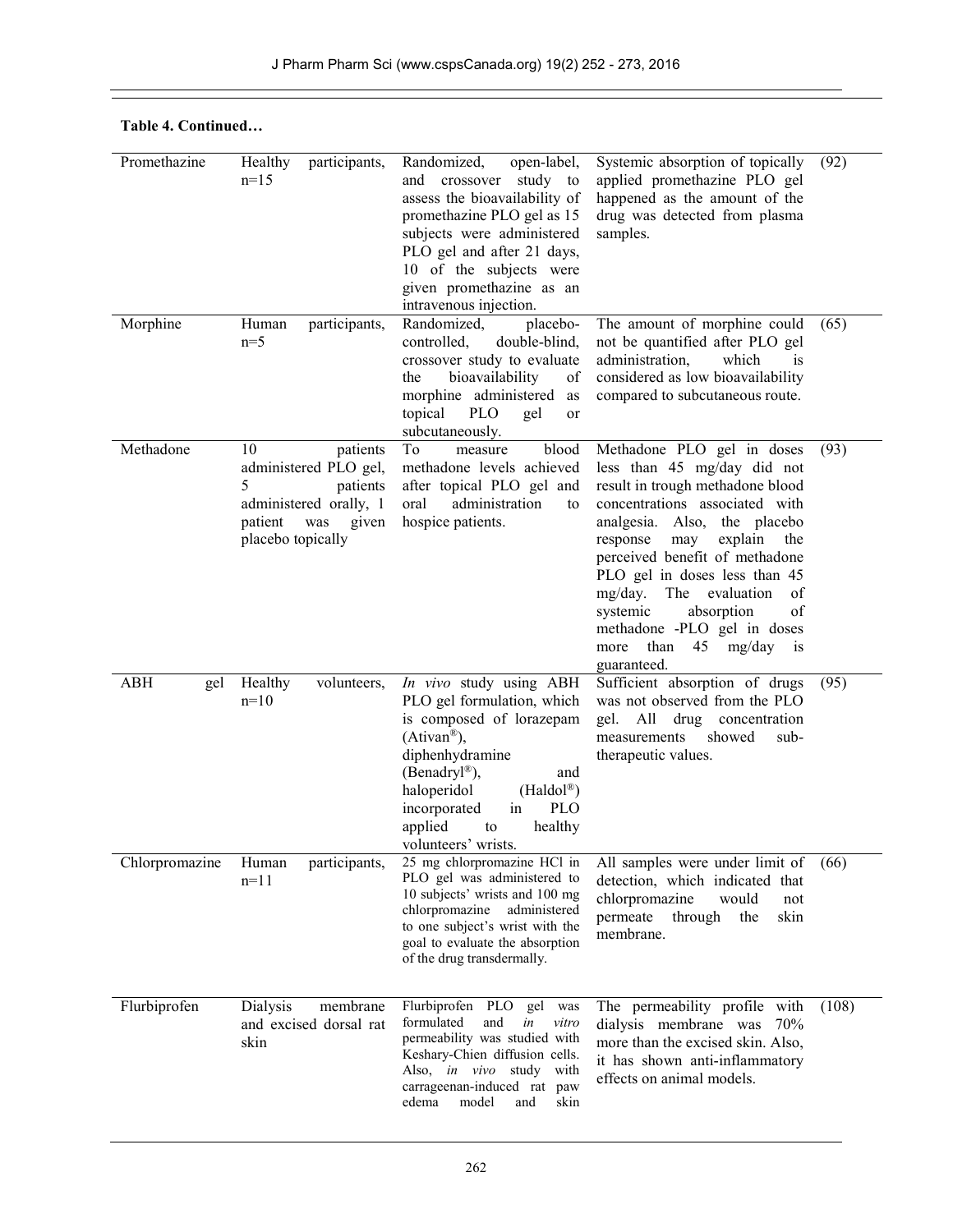|                                             |                                                                                          | irritation study was used.                                                                                                                                                                                                                                                                                                                               |                                                                                                                                                                                                                                                             |       |
|---------------------------------------------|------------------------------------------------------------------------------------------|----------------------------------------------------------------------------------------------------------------------------------------------------------------------------------------------------------------------------------------------------------------------------------------------------------------------------------------------------------|-------------------------------------------------------------------------------------------------------------------------------------------------------------------------------------------------------------------------------------------------------------|-------|
| Table 4. Continued                          |                                                                                          |                                                                                                                                                                                                                                                                                                                                                          |                                                                                                                                                                                                                                                             |       |
| Micronized<br>testosterone<br>in<br>PLO gel | participants,<br>Human<br>$n = 22$                                                       | Evaluation<br>of<br>systemic<br>delivery of hormone after<br>applying 10% testosterone<br>PLO gel.                                                                                                                                                                                                                                                       | Total amount of testosterone was<br>found to increase as the hormone<br>permeated through the skin after<br>topical application.                                                                                                                            | (109) |
| Propolis                                    | Rat abdominal skin                                                                       | PLO gel of propolis was<br>formulated to improve its<br>availability<br>and<br>antimicrobial<br>activity.                                                                                                                                                                                                                                                | The formula containing 3%<br>lecithin and 20% pluronic F127<br>exhibited<br>superior<br>skin<br>permeation and antimicrobial<br>activity over propolis suspension<br>in water.                                                                              | (21)  |
| Ketoprofen and<br>Dexamethasone             | Bovine<br>for<br>ear<br>dexamethasone<br>and<br>porcine stomach tissue<br>for ketoprofen | PLO gel prepared using<br>ricinoleic acid as the oil<br>phase was compared to<br>isopropyl palmitate PLO<br>gel. The optimized PLO gel<br>with ricinoleic acid was<br>further<br>evaluated<br>using<br>ketoprofen<br>$(10\%)$<br>and<br>dexamethasone $(0.5 \%)$ as<br>model drugs.                                                                      | The penetration profile<br>of<br>dexamethasone was similar to<br>both the PLO gels, while the<br>permeability for ketoprofen from<br>PLO gel containing ricinoleic<br>acid was found to be three times<br>higher as compared to the<br>control formulation. | (110) |
| Dexamethasone                               | New Zealand<br>White<br>(NZW) albino<br>adult<br>male rabbits                            | Dexamethasone PLO<br>gel<br>was applied transdermally<br>to the outside of the eyelid<br>skin.<br>Rabbits<br>were<br>sacrificed at regular time<br>intervals<br>and<br>dexamethasone<br>concentrations<br>were<br>analyzed<br>anterior<br>in<br>segment<br>tissues.<br>Maxidex <sup>®</sup> eye drops were<br>used as a control.                         | PLO gel formulation resulted in<br>dexamethasone<br>constant<br>concentrations in the anterior<br>segment tissues for up to 24 h,<br>which was equivalent to or<br>higher than Maxidex <sup>®</sup> eye drops.                                              | (111) |
| Ketoprofen                                  | Carrageenan-induced<br>rat paw edema model                                               | vivo anti-inflammatory<br>In<br>activity of ricinoleic acid<br>PLO gel containing 10%<br>ketoprofen was evaluated<br>compared<br>and<br>to<br>the<br>isopropyl palmitate PLO gel<br>in a carrageenan-induced rat<br>paw edema model.                                                                                                                     | Ricinoleic<br>acid PLO gel of<br>ketoprofen<br>was<br>significantly<br>more effective in reducing pain<br>and edema when compared to<br>the isopropyl palmitate PLO<br>gel.                                                                                 | (112) |
| Sinomenine                                  | Microdialysis in male<br>Sprague-Dawley rats                                             | To evaluate the permeability of<br>the optimized PLO gel of<br>sinomenine in vitro and in vivo.                                                                                                                                                                                                                                                          | This study reported a significant<br>increase in the permeation of<br>sinomenine from PLO gels                                                                                                                                                              | (31)  |
| Diltiazem<br>hydrochloride                  | Rats                                                                                     | PLO<br>of<br>diltiazem<br>gels<br>hydrochloride were developed<br>with varying ratios of organic<br>phase to aqueous phase and<br>with varying concentrations of<br>soya lecithin in isopropyl<br>and pluronic in<br>myristate<br>aqueous<br>phase<br>and<br>characterized<br>for<br>vitro<br>in<br>parameters<br>and<br>vivo<br>ex<br>permeation study. |                                                                                                                                                                                                                                                             | (113) |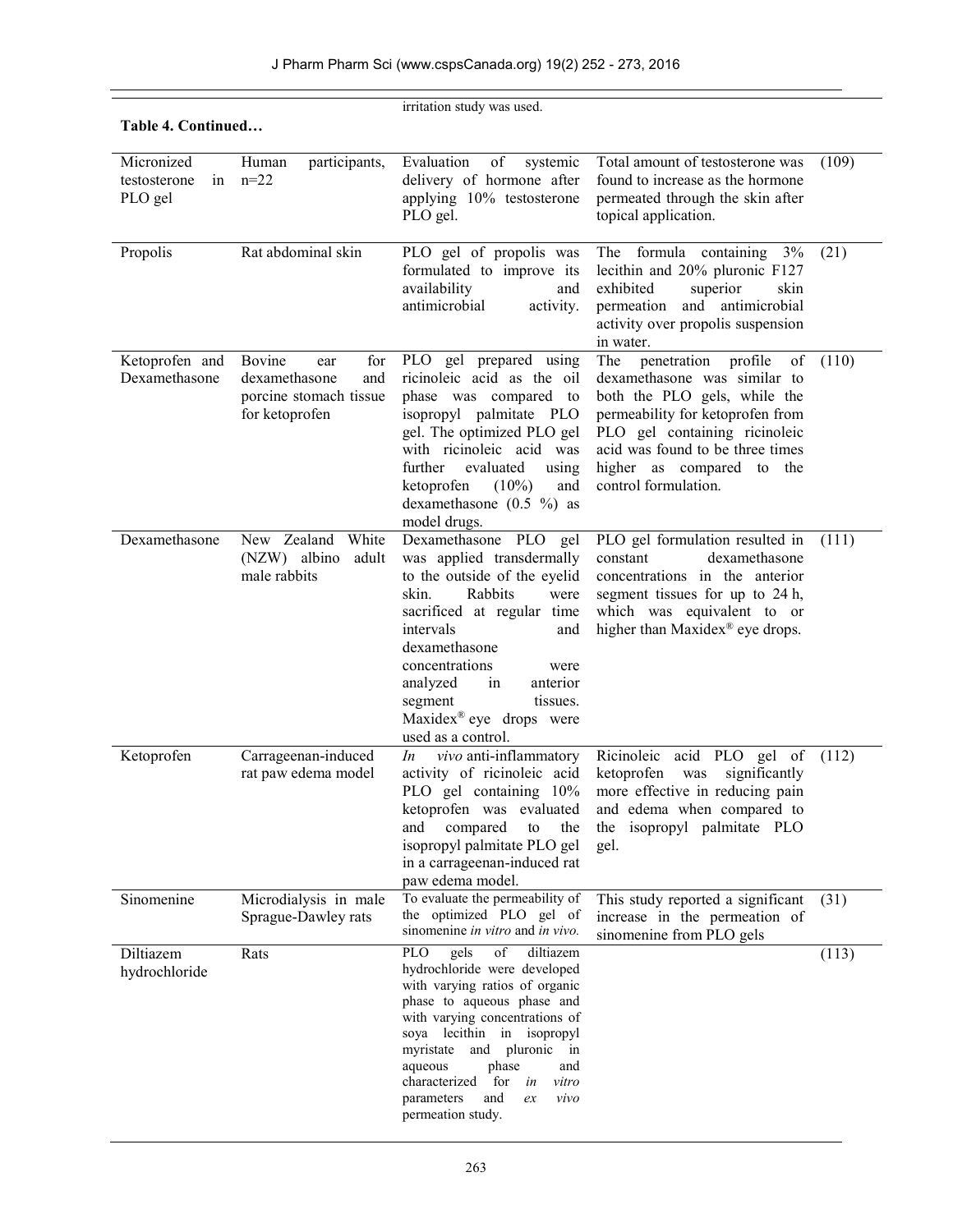| Ouetiapine<br>venlafaxine | and Patients with advanced<br>dementia | venlafaxine were tested in marked improvement<br>dementia patients.       | PLO gels of quetiapine and All patients showed mild to (3)<br>in<br>psychiatric symptoms such as<br>agitation, aggressive behavior<br>and depression.           |
|---------------------------|----------------------------------------|---------------------------------------------------------------------------|-----------------------------------------------------------------------------------------------------------------------------------------------------------------|
| Ketoprofen                | skin                                   | gel and Lipoderm in human absorption than PLO gel.<br>cadaver trunk skin. | Ex vivo permeation in Percutaneous absorption of Ketoprofen in phospholipid base $(11)$<br>human cadaver trunk 10% ketoprofen from PLO showed higher and faster |

#### Table 4. Continued…

PLO gels have been found to be non-irritating to the skin, odorless and allow the quick passage of drug through the skin. They are also known to be effective in moisturizing and revitalizing keratin-like tissues such as the hair, fingernails and skin. These gels consist of reversed polymer-like micelles, which evolve from spherical micelles seen initially, which agglomerate to form a temporal threedimensional network in the bulk phase and are obtained by the dissolution of trace amounts of water in a non-aqueous solution (19, 38, 42). Some in vivo studies have revealed the ability of PLO gels to be excellent drug carriers with penetration enhancement ability. Significant drug penetration into the systemic circulation was observed on repeated topical application of methimazole to the inner pinna of healthy cats suffering from hyperthyroidism, which was not observed after a single application (67). This was assumed to be a consequence of lowered resistance to the drug penetration caused by the exfoliation of stratum corneum produced by the lecithin component in the gel (62). According to Giordano and his co-workers, a topical gel formulation of ondansetron showed a greater reduction in pain after a single application in healthy human volunteers for whom mechanical hyperalgesia and flare were stimulated by the intradermal administration of capsaicin (68). PLO gels were also reported to be effective in producing a local action, especially in the case of nonsteroidal anti-inflammatory drugs (NSAIDs). Diclofenac-loaded PLO gel was found to ameliorate pain to a greater extent, along with enhancement in wrist extension strength, when used to treat osteoarthritis of the knee and lateral epicondylitis (69). Acetaminophen-loaded PLO gel was found to be

beneficial for cancer patients in a hospice setting, when applied transdermally (70). Methimazole PLO gel, when applied to the inner pinna of cats suffering from hyperthyroidism, lowered gastrointestinal adverse effects compared to orally administered methimazole. However, the transdermal application did not exhibit a higher bioavailability than the orally administered drug (71). PLO-based gel loaded with fish oils, eicosapentaenoic acid (EPA), and docosahexaenoic acid (DHA) was capable of delivering the oils transdermally by a fixed repeated dosage regimen rather than by the administration of a finite dose, while retaining a part of these highly lipophilic molecules within the gel matrix. Delivery of ketoprofen through PLO gels was also observed in the same study, where the drug molecules were retained in the matrix to a lesser extent (72). Despite the incorporation of several drugs into PLO gels, there is still a lack of in depth understanding on its properties and mechanisms by which PLO gels promote drug penetration. These concerns have prevented PLO gels from becoming a mainstream dosage form.

#### Patents related PLO gels in drug delivery

The patents related to the use of PLO gels for local and systemic delivery of drugs are limited. Patent WO2008070728 A2, issued to Connor and Haine (73), describes the transdermal delivery to the eye with a therapeutically effective amount of progestagen, a testosterone, in treating dry eye. A PLO gel of progestagen is applied in required amounts to the palpebral part of the eye and/or ocular surface. As stated in the patent, transdermal application of drugs provides effective treatment by reducing side effects caused by systemic use such as upset stomach,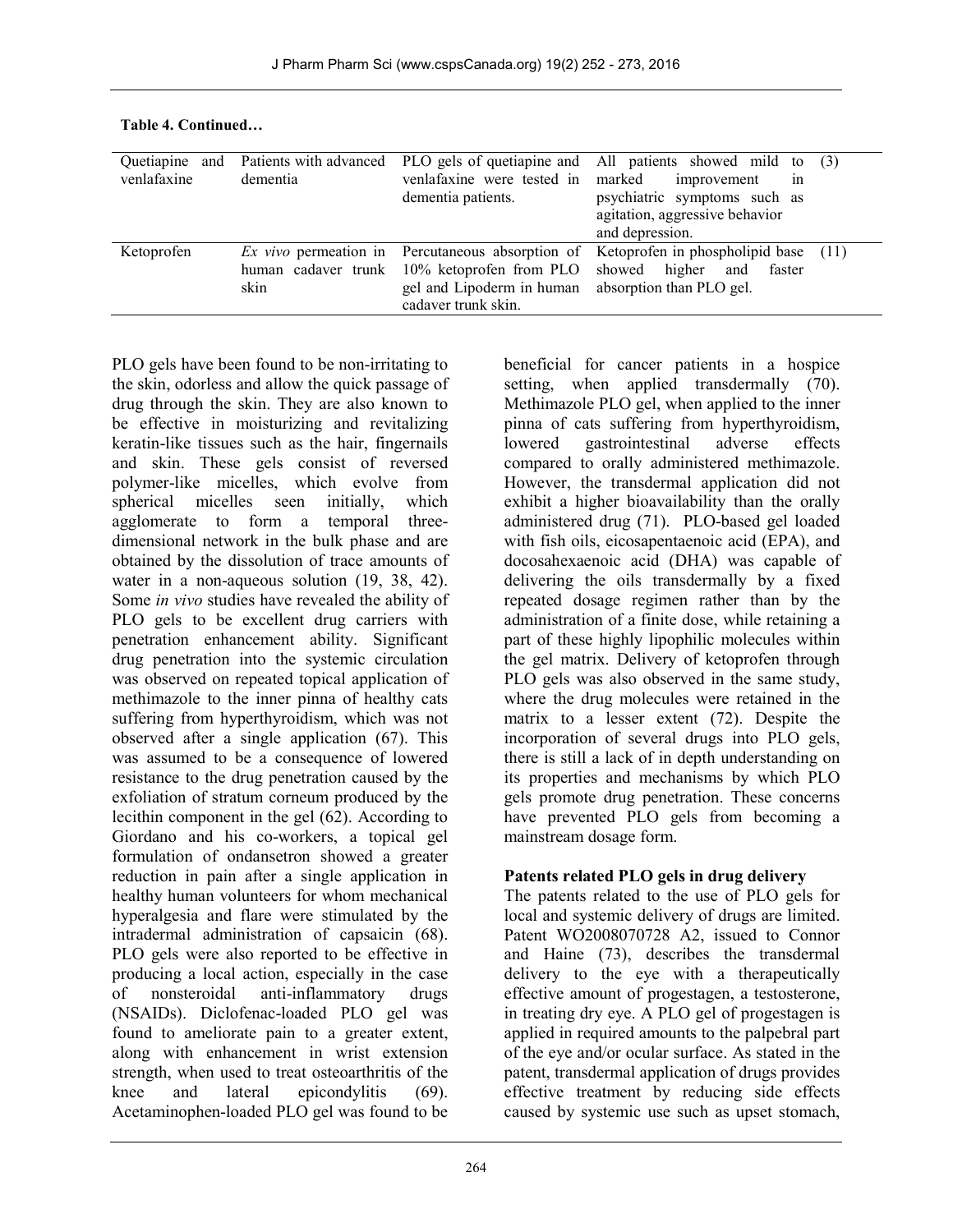cramps, breast tenderness, drowsiness, dizziness, headache, migraine headache, vomiting, diarrhea, constipation, fatigue, skin rash, and lower levels of high density lipoprotein. The transdermal treatment of progestagen PLO gel can generate functional regions of lacrimal tissue and thereby correct certain eye conditions such as dry eye by enhancing tear output. None of the patients reported side effects or allergic reactions from the use of progesterone cream (73).

As per patent US20050196433A1 (74), transdermal pharmaceutical compositions are used for preventing magnesium deficiency or imbalances associated with magnesium deficiency including acute myocardial infarction, arteriosclerosis, atherosclerosis, asthma, cardiac arrhythmias, chronic fatigue syndrome, constipation, cramping, diabetes, dysautonomia, fibromyalgia, high cholesterol, hypertension, irritable bowel syndrome, kidney stones, mitral valve prolapse, migraines, muscle spasms, preeclampsia, premenstrual syndrome, and osteoporosis. The proposed transdermal pharmaceutical composition contained an acceptable salt of magnesium in PLO gel that exhibits optimal skin absorption characteristics and could be used to prevent magnesium deficiency or imbalances caused by magnesium deficiency (74).

According to patent US20080311167A1 (75), active ingredients such as a lipid, fatty acid ester, natural wax, sterol, or combinations contained in a lipophilic vehicle could be used for the amelioration or prevention of pain or the sequelae of pain. This patent highlighted the use of organogels prepared using excipients that are amphiphilic, hydrophobic, lipophilic and/or surface active. In addition to active ingredients, the formulation was composed of Pluronic 20% with 750 mg lactose, VanPen and PLO gel (combination of 25% soy lecithin in isopropyl myristate to 75% pluronic gel). Patent CA2493947A1 (76) disclosed Arthro Gel and Syner Gel for pain relief when topically applied to areas of arthritis, tendonitis and sports related injuries. Arthro Gel and Syner Gel were mixed in a special ratio to obtain a unique and effective combination. Arthro Gel contained 10% glucosamine sulfate, PLO gel, 70% isopropyl alcohol and propylene glycol, while Syner Gel contained 9% glucosamine sulfate, 1%

ibuprofen, PLO gel, 70% isopropyl alcohol and propylene glycol. Syner Gel is said to contain an optimal ratio of both glucosamine sulfate and ibuprofen to achieve optimal topical pain relief for the above stated conditions.

Both of the above products contain optimal concentrations of known active ingredients to help relieve pain among tendonitis and osteoarthritis sufferers.

US patent 20050042241A1 (77) claimed a topical cream applied to the skin for relieving pain of arthritis, tendonitis, and bursitis. The cream is designed to deliver pain and antiinflammatory medications to inflamed joints, bursae and tendons directly through the skin. This patent described a formulation of dimethylsufloxide (DMSO), a penetration enhancer, and PLO gel containing diphenhydramine and ketoprofen to reduce pain and inflammation through the intact skin. US patent 20120283332 (78) described transdermal metformin as an alternative for patients with insulin resistance. The claimed preparation of metformin was comprising of at least one penetration enhancer selected from PLO gel, DMSO, lecithin, lecithin isopropyl palmitate and one or more of an alkali metal alkyl sulfate, etc. This patent described metformin 200 mg/ml formulations in 30% PLO gel, 20% PLO gel, 10% PLO gel/DMSO and 20% PLO gel/DMSO.

The patent literature provides insight into discoveries that are mostly translated into pharmaceutical products. Although PLO gels have been known for more than 25 years, very few patents related to the use of PLO gels in drug delivery are found in the literature. This could be mainly due to the motivation among the scientific community, both at academic and industrial levels to develop novel technologies rather than using conventional dosage forms such as ointments, creams and gels.

### Controversies surrounding PLO gel

PLO gels are very helpful for patients with swallowing difficulties and for patients suffering from acute and delayed chemotherapy-induced nausea and vomiting. In some cases, PLO gel formulations are applied with a goal of cutaneous absorption to achieve systemic activity (54). To some extent, PLO gels are capable of enhancing the drug permeability through the stratum corneum and delivering the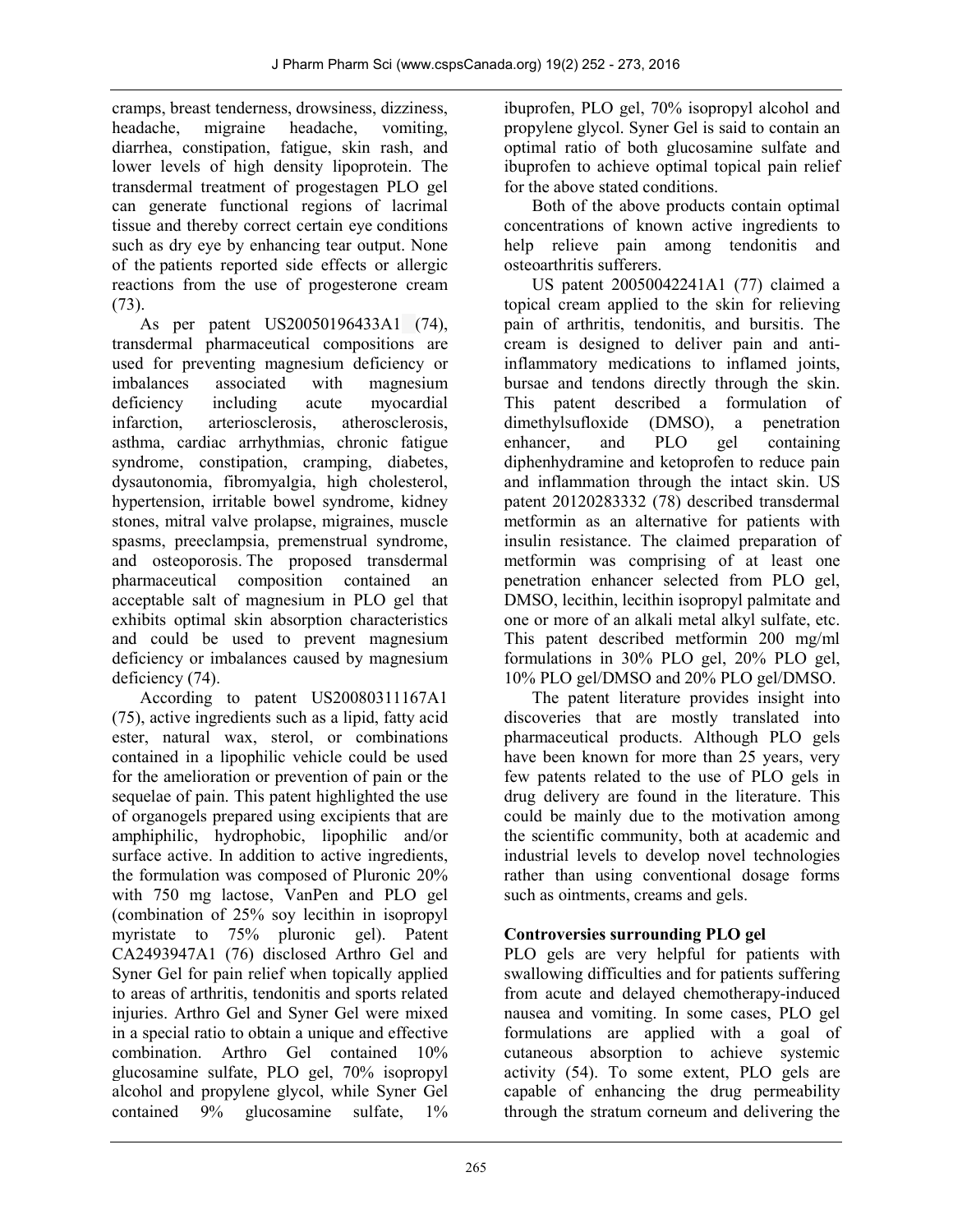drug into systemic circulation via dermal blood flow. However, certain controversy exists regarding the use of some compounded drug preparations. While some reports have suggested the beneficial effects of drugs delivered in PLO gels, others question their safety and efficacy. Like other transdermal dosage forms, the success of PLO gels depends on potency, molecular weight and logP value of drugs, to some extent (79). Marketed transdermal products undergo thorough scrutiny by the Food and Drug Administration (FDA) for demonstration of efficacy. On the other hand, PLO gels are prepared by compounding pharmacies, and these products do not require FDA approval (65). Most compounding pharmacies advertise their willingness to provide formulations without proper clinical data and evidence-based studies regarding the efficacy of PLO gels (6). Recently, the effectiveness and absorption of drugs into the bloodstream from PLO gel studies have been investigated by many groups on a case-by-case basis. In this section, we intend to highlight some observational studies that demonstrated the effectiveness of PLO gels, along with clinical studies that negate the drug absorption of extemporaneously compounded PLO gel administered topically to patients.

### Promethazine

Promethazine HCl is a phenothiazine derivative widely used for treating nausea and vomiting in both adults and children. Most antiemetics are delivered via oral, injectable, and rectal routes; however, the transdermal route could be a better alternative for hospice patients in the end stages of life (80). In one study, researchers performed an in vivo study on 15 healthy humans at a tertiary care facility to determine the bioavailability of promethazine in a topical PLO gel. Fifty milligrams of promethazine in PLO gel was applied once onto the skin of the nondominant wrist, and the application area was covered with an adhesive bandage. The results were compared to a single dose of intravenous promethazine 25 mg. Topical promethazine resulted in lower systemic concentrations when compared to injectable administration, with an absolute bioavailability of 2%. The mean areas under the curves after topical and intravenous administrations were found to be 16.63 ng.mL/h

and 407.15 ng.mL/h, respectively. All patients who received intravenous dose experienced sedation, while only 50% of the subjects who received topical promethazine experienced sedation. Despite low serum concentrations from topical promethazine PLO gel, this study demonstrated systemic concentrations after topical application (81). This study suggested further clinical studies to identify the antiemetic efficacy of promethazine PLO gel in a larger patient population.

## **Morphine**

Morphine is an opioid analgesic drug widely used for treating cancer-related pain. Elderly patients with swallowing difficulties or intestinal obstruction require transdermal delivery of morphine. Topical administration of 0.1% morphine hydrochloride loaded into a PLO gel has been reported to provide rapid pain relief for patients receiving palliative care (82, 83). A few studies have been conducted to evaluate both local and systemic effects of morphine from PLO gels. Wilken et al. (84) studied the analgesic response of topical morphine to control chronic pain and also detected the presence of morphine in urine. Patients were instructed to apply the morphine in PLO gel (10 mg/ml) to either the upper arm or subclavicular area twice daily. Subjects continued the topical morphine treatment for 32 days until a pain goal of 1-2/10 was achieved. After attaining the required pain control, a 24-hour urine collection was obtained and morphine levels were analyzed. This study concluded that topical morphine provides good analgesic response in chronic arthritic patients, which was further supported by urinary morphine concentrations ranging from 31-191 ng/mL. Based on this literature finding, PLO gel formulation of morphine applied to the wrist has been considered as a suitable alternate for systemic delivery. However, studies published in subsequent years contradicted the above findings. In 2008, Paice et al. (65) studied the bioavailability of topically administered morphine in five healthy volunteers. One milliter of 10 mg/mL morphine PLO gel was applied to the wrist, and 17 blood samples were collected between 5 minutes and 10 hours after. The authors were unable to detect morphine in blood samples collected, and morphine concentration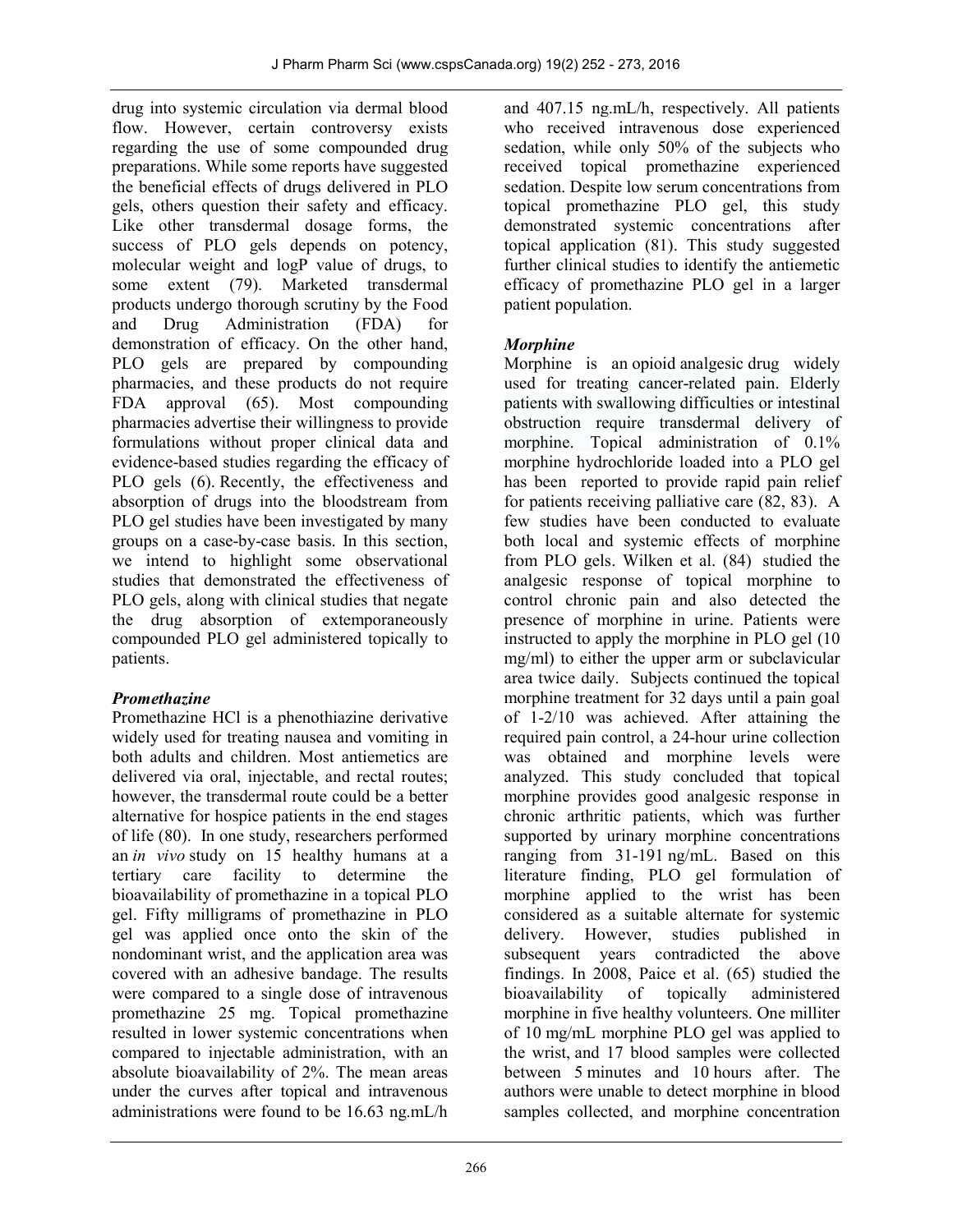at all-time points was below the limit of quantification, 0.5 ng/mL. A morphine concentration of 10 ng/mL is needed for effective analgesic action (85). The authors concluded that PLO gel of morphine is unlikely to provide systemic concentrations or relief to cancer-related pain. A different study conducted on human cadaver skin reported similar findings and concluded that morphine is a poor candidate for transdermal drug delivery (86). Even studies in animal models could not obtain drug concentrations in plasma (87). The complete lack of bioavailability of topically administered morphine has been attributed to the intact epidermis and the inability of the PLO gel to enhance the permeation of morphine (87-89).

### Methadone

Methadone is an opioid medication popularly used as an analgesic for pain management among hospice patients with dementia. A transdermal formulation of methadone in PLO gel became available through compounding pharmacies based on anecdotal reports from the nursing staff. An in vitro study evaluated the absorption of methadone through mouse and human skin. Methadone absorption was found to be higher in the hairless skin of mice than in the human cadaver skin (90). This study demonstrated the feasibility of transdermal methadone administration. Despite the rampant use of transdermal methadone PLO gel among hospice patients, no clinical studies were conducted assessing the systemic absorption or clinical efficacy of topical methadone for systemic pain until recently. In 2011, Sylvester et al. investigated the serum concentrations of methadone following topical administration (10– 45 mg/day in a PLO gel) in 10 hospice patients and oral administration (15–40 mg/day) in 5 patients. Two steady-state serum levels were determined in the patients after topical administration. This study aimed to compare methadone serum concentrations after oral and topical application. It was reported that 18 of 20 serum methadone concentrations after topical administration were below 10 ng/mL, while 25.8 ng/mL was observed in 1 subject who received the highest topical dose (45 mg/day). These serum concentrations after topical application are considerably less than serum concentrations after oral methadone administration, which

ranged from 62 to 393 ng/mL (91). This study concluded that methadone applied topically as a PLO gel in doses of <45 mg/day failed to produce required concentrations in plasma, and further clinical studies are needed for doses >45 mg/day.

## ABH gels

The quality of life of a hospice patient is greatly diminished by the disease state and medicationrelated side effects. The physical condition of patients and medication-related side effects such as nausea and vomiting demand the creation and use of alternative products for such patients. PLO gels containing a combination of antiemetic drugs such as lorazepam (A), diphenhydramine (B), and haloperidol (H), also known as ABH gel, have been widely used in treating nausea and vomiting. They are not readily available on the market and must be formulated by a compounding pharmacist. A usual dose would be  $1 \text{ g}$  or  $(1 \text{ mL})$  and is administered to the inner wrist skin every four to six hours. The letter "A" is Ativan® , which is known by its generic name, lorazepam. The antiemetic activity of benzodiazepines is not clear, yet they repress the limbic system and decrease cortical central nervous system input into the vomiting center of the central nervous system. The letter "B" is Benadryl, which is known by its generic name, diphenhydramine. It functions as an antihistamine and anticholinergic agent and diminishes the activity of the vestibular system. Also, diphenhydramine can diminish extrapyramidal antagonistic impacts from dopamine antagonists. The letter "H" represents Haldol® , known by its generic name, haloperidol, a strong dopamine antagonist. ABH gel is actually well tolerated by a high percentage of patients. If ABH gel is powerful at alleviating nausea, it could be an essential and moderately less costly treatment. In one observational study, two trials were conducted in adult patients suffering from chemotherapyinduced nausea and vomiting. In Trial I, topical administration of ABH gel decreased nausea and vomiting in 17 out of 23 patients with chemotherapy-induced nausea and vomiting. Trial II was carried out in 10 patients, and the treatment was found to be effective in all patients (64). In one study, 10 healthy volunteers between the ages of 25 and 58 were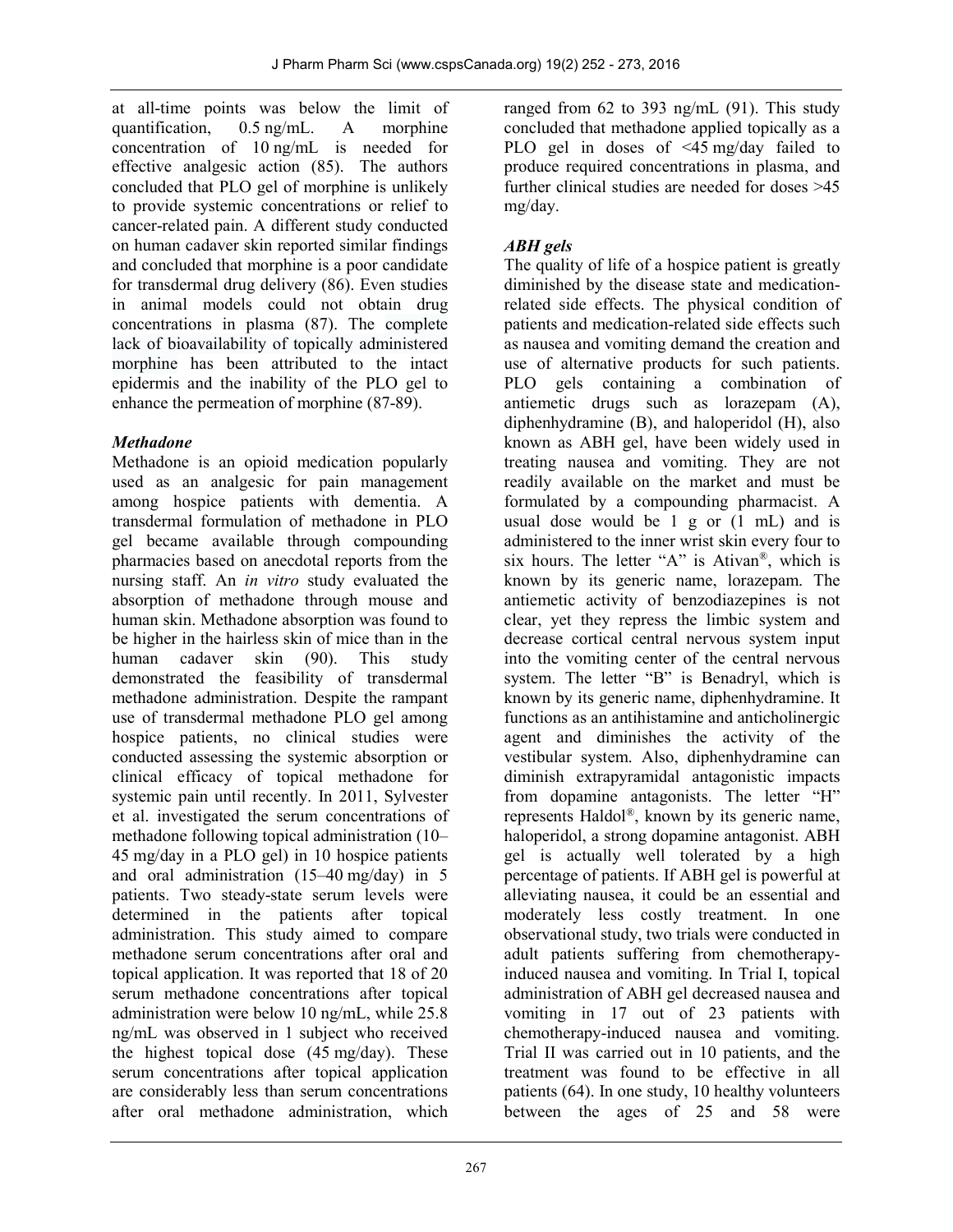administered the standard 1.0 mL dose ABH gels on the volar surface of the wrists. One study tested the cutaneous absorption of ABH gel in healthy adults. In this study, none of the lorazepam (A) or haloperidol (H) was absorbed into the bloodstream, and diphenhydramine (B) had insufficient quantities to be effective for nausea and vomiting. No lorazepam or haloperidol was detected in blood samples collected after 0, 30, 60, 90, 120, 180, and 240 minutes, while diphenhydramine was detected in 5 out of 10 patients (92). Fletcher et al. (93) conducted a randomized, double-blind, placebocontrolled, crossover, noninferiority clinical trial to study the effectiveness of ABH gel compared to placebo in cancer patients with nausea. This study concluded that ABH gel did not decrease vomiting events better than placebo  $(P = 0.34)$ and that ABH gel should not be used in cancer patients experiencing nausea in its current form. Similar results have been published with ABHR gels. The letter "R" is Reglan® , known by its generic name, metoclopramide. This agent works both as a dopamine antagonist and to enhance slowed GIT transit time. The side effects anticipated from this mixture are generally drowsiness, lethargy, confusion and muscle jerks. The above discussion clearly indicates that investigative studies looking at the absorption and plasma concentrations of medications after topical administration do not support the results from observational studies.

## Chlorpromazine

Chlorpromazine is a dopamine antagonist with additional anti-adrenergic, anti-

serotonergic, anti-cholinergic and anti-

histaminergic properties. It is widely used in the treatment of nausea and vomiting. The commercially available oral liquid of chlorpromazine (Thorazine® ) was discontinued due to safety reasons (66, 94). Since then, there has been an increased use of chlorpromazine PLO gel for managing symptoms such as nausea, vomiting, agitation and delirium. However, there is no supporting data from clinical trials determining the transdermal absorption of chlorpromazine until the recent past. In an in vitro study, the authors studied the permeability of chlorpromazine across pig skin, with the absorption following passive diffusion and iontophoresis. Iontophoresis procedure

involves using a gentle electric current to improve skin penetration of drugs. This work concluded that iontophoresis is a useful tool in improving the transdermal delivery of chlorpromazine for treating chronic psychosis (95). Weiland et al. (66) studied the transdermal absorption of chlorpromazine PLO gel in 11 healthy adults between 18 and 70 years of age. A dose of 25 mg of chlorpromazine in PLO gel was applied to wrists, and 100 mg was applied to 1 subject's wrist. This study concluded that chlorpromazine was below the detection limit (10 ng/mL) in all 11 subjects' blood samples at 1, 2, and 4 h after topical application, and topical chlorpromazine PLO gel may not be an effective treatment. These intriguing results prompted us to investigate the percutaneous absorption of chlorpromazine hydrochloride from PLO gel (96). In vitro percutaneous absorption of chlorpromazine hydrochloride through porcine ear and human abdominal skin from PLO gels was carried out, and the theoretical plasma concentration of chlorpromazine was determined from flux values. The results from our study corroborate the published results by Weiland et al., (66). The lag times of chlorpromazine hydrochloride for pure drug solution and PLO gel varied between 2.5 - 4 h, which might be a reason for the delay in the onset of plasma concentrations in human participants. Theoretical  $C_{ss}$  of chlorpromazine from the pure drug and PLO gel were found to be far below the required steady state concentration for therapeutic activity. Based on the permeability data across the human abdominal skin, it is concluded that chlorpromazine hydrochloride does not have sufficient permeability through the skin to attain the required systemic concentrations needed to effectively manage nausea and vomiting in hospice patients (96).

## **CONCLUSION**

With the advancement of topical and transdermal drug delivery, organogels have manifested as one of the most effective bases for drugs that previously had to be administered by oral routes or through injections. There has been a steady rise in exploring the possible uses of PLO gels since the early 90s, especially by compounding pharmacies. PLO gels are widely used by clinicians and veterinarians to deliver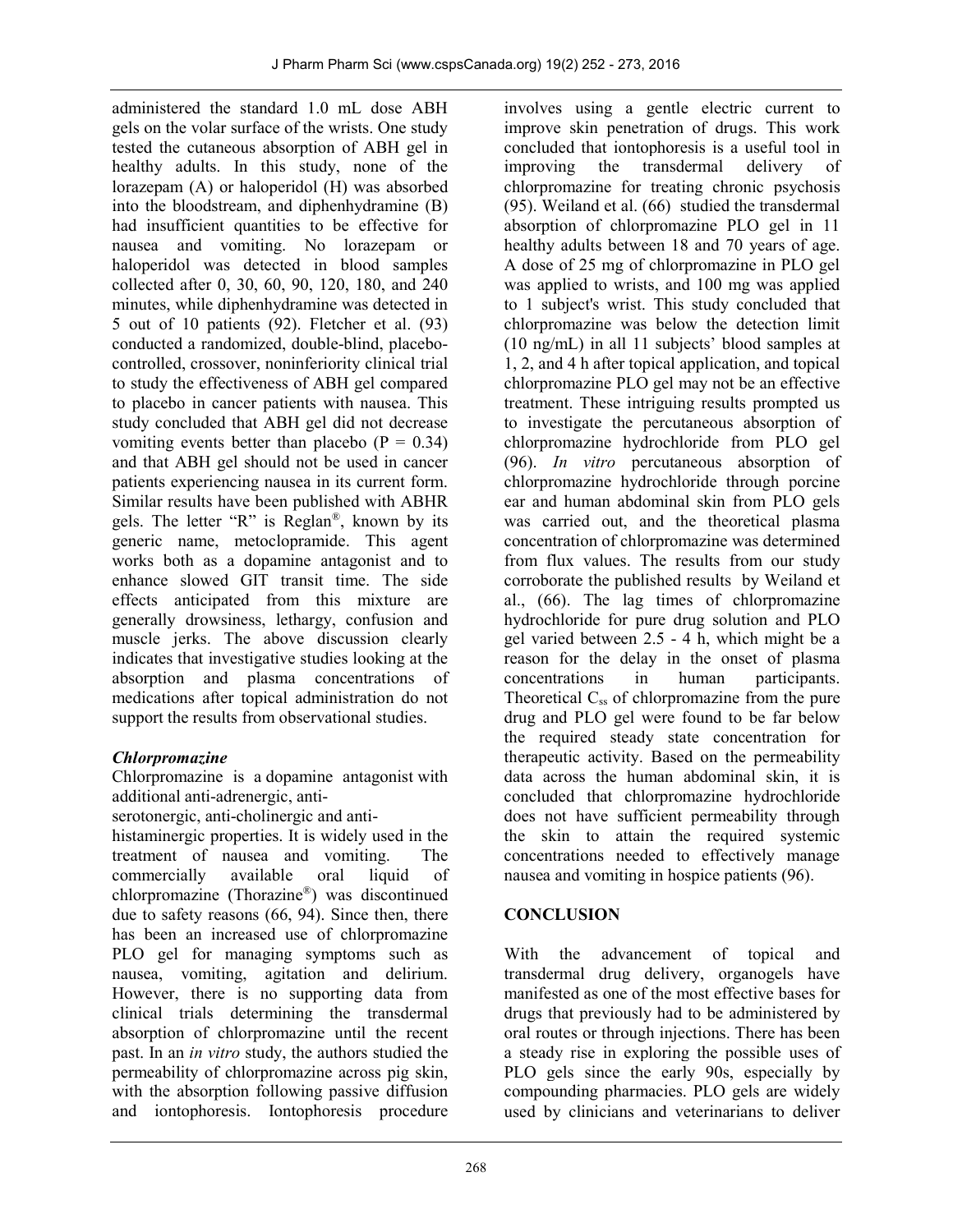drugs via the transdermal route for systemic and local effects. Recently, some research articles have questioned the efficacy of PLO gels in percutaneous absorption of drugs. The lack of beneficial effects from transdermal PLO gels may be due to improper preparation technique and failure to select a suitable drug with an ideal molecular weight, log P value and potency. PLO gels should only be considered as a transdermal delivery option and should be utilized accordingly when appropriate, based on the physicochemical properties of drugs, dose and application site. There is a clear need for further research to determine the percutaneous absorption of drug-loaded PLO gels on a caseby-case basis for optimal patient care and therapeutic outcomes. Further research based on blinded and placebo controlled PK/PD studies, which yield tangible outcomes, should be conducted to assess the efficacy of PLO gels rather than observational studies.

### ACKNOWLEDGEMENTS

This work was partially supported by the International Academy of Compounding Pharmacists (IACP) foundation grant. Parts of this work were first published in its full form by Ms. Sindhu Prabha Bonam and Mr. Hashem Alsaab as their thesis work.

## DECLARATION OF INTEREST

The authors declare no conflicts of interests.

## **REFERENCES**

- 1. Ueda CT, Shah VP, Derdzinski K, Ewing G, Flynn G, Maibach H, et al., editors. Topical and transdermal drug products. Pharmacopeial Forum; 2009.
- 2. Vintiloiu A, Leroux J-C. Organogels and their use in drug delivery—a review. Journal of Controlled Release. 2008;125(3):179-92.
- 3. Murdan S. Organogels in drug delivery. Expert opinion on drug delivery. 2005;2(3):489-505.
- 4. Terech P, Weiss RG. Low molecular mass gelators of organic liquids and the properties of their gels. Chemical reviews. 1997;97(8):3133-60.
- 5. Hill K, Mills P, Jones B, Bolwell C, Aberdein D, Chambers J. Percutaneous absorption of methimazole: an in vitro study of the

absorption pharmacokinetics for two different vehicles. Journal of veterinary pharmacology and therapeutics. 2015;38(6):581-9.

- 6. Scott DW, Miller Jr WH, Griffin CE. Chapter 3 - Dermatologic Therapy. Muller & Kirk's Small Animal Dermatology (Sixth Edition). Philadelphia: W.B. Saunders; 2001. p. 207-73.
- 7. A.S. Hickey NAP. Mesh size and diffusive characteristics of semicrystalline poly(vinyl alcohol) membranes prepared by freezing/ thawing techniques. J Membr Sci 107. (1995):229 - 37.
- 8. N.A. Peppas NKM. Ultrapure poly(vinyl alcohol) hydrogels with mucoadhesive drug delivery characteristics. Eur J Pharm Biopharm 43. (1997):51 - 8.
- 9. Peppas NA. Biomaterials science: an introduction to materials in medicine. In: Ratner BD, Hoffman AS, Schoen FJ, Lemons JE, editors.: Academic press; 2004. p. 100-6.
- 10. Thomas M, Cornelius W, Holroyd M. Topical administration of psychotropic medications in pluronic lecithin organogel to treat patients with dementia: A retrospective observational study. Marshall Journal of Medicine. 2015;1(1):4.
- 11. Bassani AS, Banov D, Phan H. Characterization of the Percutaneous Absorption of Ketoprofen Using the Franz Skin Finite Dose Model. Postgraduate medicine. 2016(just-accepted).
- 12. P.J. Flory JR. Statistical mechanics of crosslinked polymer networks. II. Swelling. J Chem Phys 11. (1943):521 - 6.
- 13. Flory PJ. Principles of Polymer Chemistry. Cornell University Press, Ithaca, NY. 1953.
- 14. P.J. Flory. Statistical mechanics of swelling of network structures. J Chem Phys 18. (1950) 108-11.
- 15. B.D. Ratner ASH. Synthetic hydrogels for biomedical applications, in: J.D. Andrade (Ed.), Hydrogels for Medical and Related Applications,. ACS Symposium Series, No 31, American Chemical Society, Washington, DC. 1976:1 - 36.
- 16. Peppas NA, . Hydrogels in Medicine. CRS Press, Boca Raton, FL. 1986.
- 17. N.A. Peppas RL. New challenges in biomaterials,. Science 263 (1994):1715 -20.
- 18. Park K. Controlled Release: Challenges and Strategies. American Chemical Society, Washington, DC. 1997.
- 19. Willimann H, Walde P, Luisi P, Gazzaniga A, Stroppolo F. Lecithin organogel as matrix for transdermal transport of drugs. Journal of pharmaceutical sciences. 1992;81(9):871-4.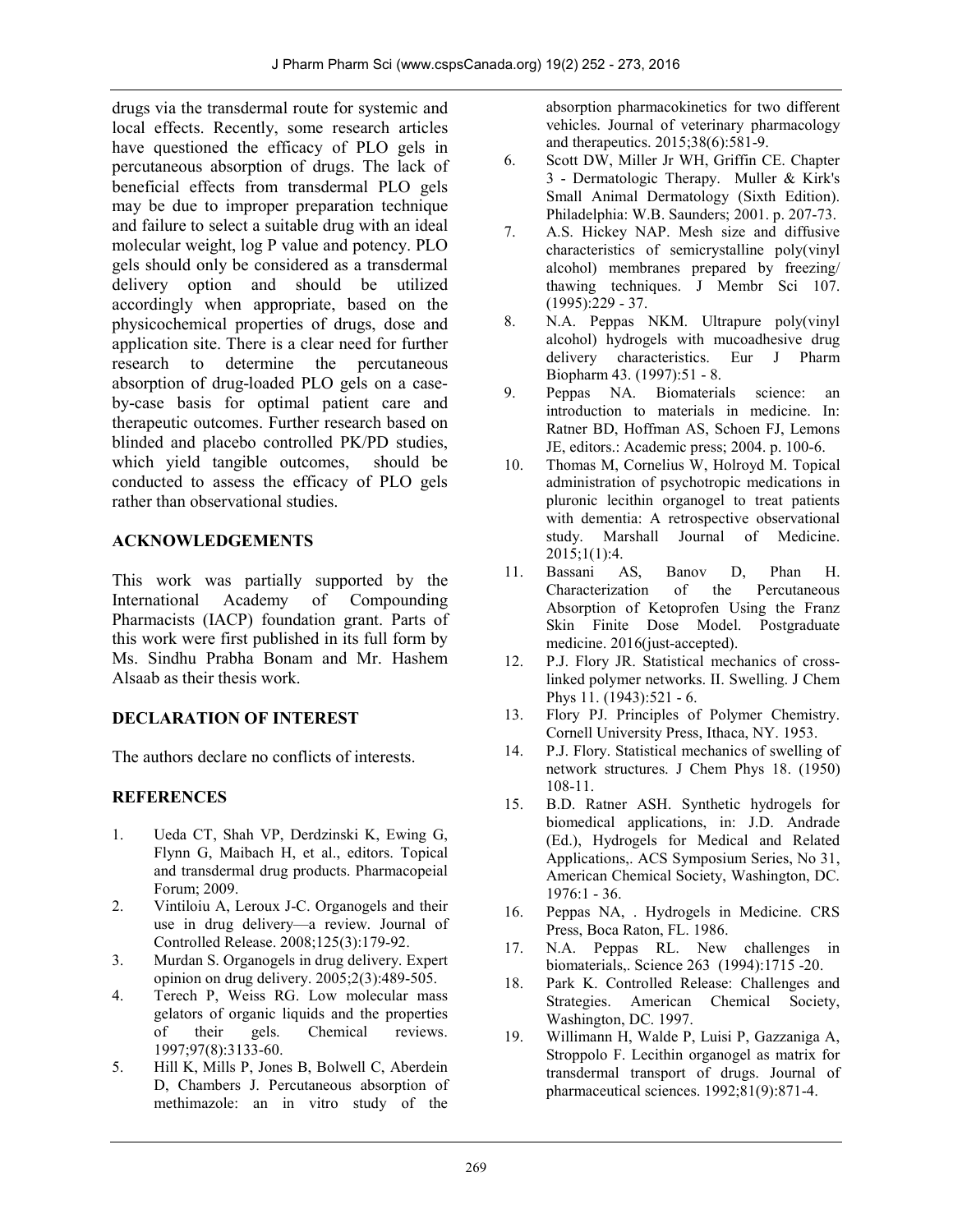- 20. Lupi FR, Gabriele D, Greco V, Baldino N, Seta L, de Cindio B. A rheological characterisation of an olive oil/fatty alcohols organogel. Food Research International. 2013  $5\frac{\frac{5}{\frac{51}{2}}}{2}$ :510-7.
- 21. Balata G, El Nahas HM, Radwan S. Propolis organogel as a novel topical delivery system<br>for treating wounds. Drug delivery. wounds. Drug 2014;21(1):55-61.
- 22. Couffin-Hoarau A-C, Motulsky A, Delmas P, Leroux J-C. In situ-forming pharmaceutical organogels based on the self-assembly of Lalanine derivatives. Pharmaceutical research. 2004;21(3):454-7.
- 23. Raghavan SR, Douglas JF. The conundrum of gel formation by molecular nanofibers, wormlike micelles, and filamentous proteins: gelation without cross-links? Soft Matter. 2012;8(33):8539-46.
- 24. Hirst AR, Coates IA, Boucheteau TR, Miravet JF, Escuder B, Castelletto V, et al. Lowmolecular-weight gelators: elucidating the principles of gelation based on gelator solubility and a cooperative self-assembly model. Journal of the American Chemical Society. 2008;130(28):9113-21.
- 25. Brizard A, Oda R, Huc I. Chirality effects in self-assembled fibrillar networks. Low Molecular Mass Gelator: Springer; 2005. p. 167-218.
- 26. Fuhrhop JH, Helfrich W. Fluid and solid fibers made of lipid molecular bilayers. Chemical reviews. 1993;93(4):1565-82.
- 27. Gronwald O, Shinkai S. Sugar‐Integrated Gelators of Organic Solvents. Chemistry-A European Journal. 2001;7(20):4328-34.
- 28. Vintiloiu A, Leroux J-C. Organogels and their use in drug delivery — A review. Journal of Controlled Release. 2008 2/11/;125(3):179-92.
- 29. Shchipunov YA, Shumilina E, Hoffmann H. Lecithin organogels with n-alkyl-D-glucosides and n-alkly-D-lactobionamide. Colloid and Polymer Science. 1998;276(4):368-72.
- 30. Almeida I, Bahia M. Comparison of the mechanical properties of two oleogels. Rheo pt. 2005;5:12-8.
- 31. Ba W, Li Z, Wang L, Wang D, Liao W, Fan W, et al. Optimization and evaluation of pluronic lecithin organogels as a transdermal delivery vehicle for sinomenine. Pharmaceutical development and technology. 2015:1-11.
- 32. Schurtenberger P, Scartazzini R, Magid LJ, Leser ME, Luisi PL. Structural and dynamic properties of polymer-like reverse micelles. Journal of Physical Chemistry. 1990;94(9):3695-701.
- 33. Shchipunov YA, Shumilina E. Lecithin organogels: role of polar solvent and nature of intermolecular interactions. Colloid journal of the Russian Academy of Sciences. 1996;58(1):117-25.
- 34. Schurtenberger P, Cavaco C. Polymer-like lecithin reverse micelles. 1. A light scattering study. Langmuir. 1994;10(1):100-8.
- 35. Shchipunov YA, Dürrschmidt T, Hoffmann H. Electrorheological Effects in Lecithin Organogels with Water and Glycerol. Journal of colloid and interface science. 1999;212(2):390-401.
- 36. Kumar R, Katare OP. Lecithin organogels as a potential phospholipid-structured system for topical drug delivery: a review. AAPS PharmSciTech. 2005;6(2):E298-E310.
- 37. Walde P, Giuliani AM, Boicelli CA, Luisi PL. Phospholipid-based reverse micelles.<br>
Chemistry and physics of lipids. Chemistry and physics of 1990;53(4):265-88.
- 38. Shchipunov YA, Shumilina EV. Lecithin bridging by hydrogen bonds in the organogel. Materials Science and Engineering: C. 1995;3(1):43-50.
- 39. Shchipunov YA, Schmiedel P. Phase behavior of lecithin at the oil/water interface. Langmuir. 1996;12(26):6443-5.
- 40. Shchipunov YA, Schmiedel P. Electrorheological Phenomena in Lecithin– Decane–Water Mixtures. Journal of colloid and interface science. 1996;179(1):201-6.
- 41. Shumilina E, Khromova YL, Shchipunov YA. A Study of the Structure of Lecithin Organic Gels by Fourier Transform IR Spectroscopy.
- 42. Shchipunov YA. Lecithin organogel: a micellar system with unique properties. Colloids and Surfaces A: Physicochemical and Engineering Aspects. 2001;183:541-54.
- 43. Shchipunov YA, Shumilina EV, Hoffmann H. Lecithin organogels with alkylglucosides. Journal of colloid and interface science. 1998;199(2):218-21.
- 44. Shchipunov YA, Hoffmann H. Thinning and thickening effects induced by shearing in lecithin solutions of polymer-like micelles. Rheologica acta. 2000;39(6):542-53.
- 45. Voit A, Shchipunov YA. Dynamics of polymer-like lecithin micelles. Rheological measurements. 2000;62(4):424-30.
- 46. Shchipunov YA, Mezzasalma S, Koper G, Hoffmann H. Lecithin organogel with new rheological and scaling behavior. The Journal of Physical Chemistry B. 2001;105(43):10484- 8.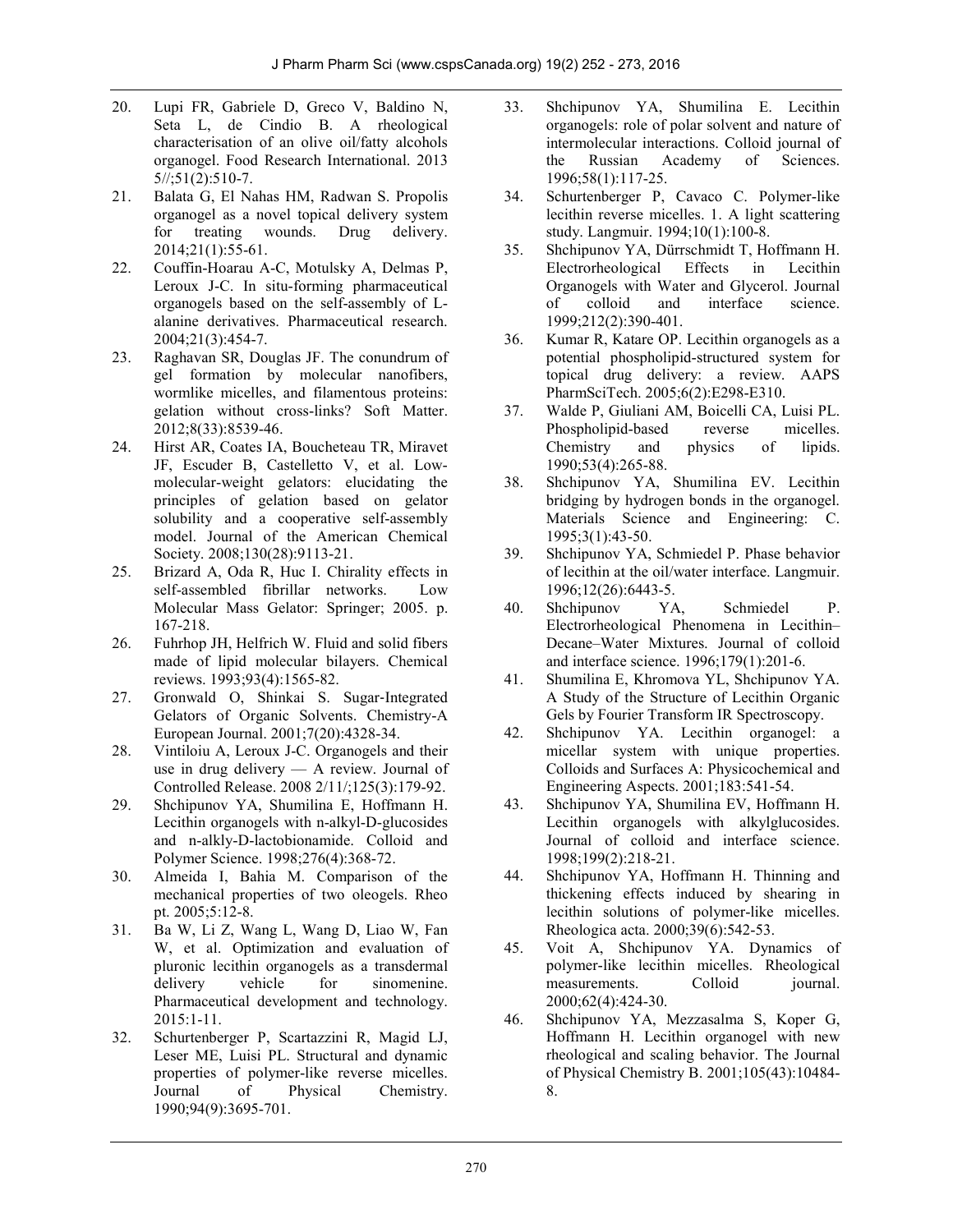- 47. Calpena Campmany AC, Clares Naveros B, Fernández F. Technological, biopharmaceutical and pharmacokinetic advances: new formulations of application on the skin and oral mucosa. Recent Advances in Pharmaceutical Sciences, 2011, Chapter 8, p 175-198 Editor: Diego Muñoz-Torrero. 2011.
- 48. Renukuntla J, Vadlapudi AD, Patel A, Boddu SH, Mitra AK. Approaches for enhancing oral bioavailability of peptides and proteins. International journal of pharmaceutics. 2013 Apr 15;447(1-2):75-93.
- 49. Ruiz MA, Clares B, Morales ME, Gallardo V. Preparation, rheological study, and characterization of an organogel as a system for transdermal release of active principles. Pharm Dev Technol. [Research Support, Non-U.S. Gov't]. 2007;12(6):637-44.
- 50. Boddu SH, Alsaab H, Umar S, Bonam SP, Gupta H, Ahmed S. Anti-inflammatory effects of a novel ricinoleic acid poloxamer gel system for transdermal delivery. International journal of pharmaceutics. 2014.
- 51. Pandey M, Belgamwar V, Gattani S, Surana S, Tekade A. Pluronic lecithin organogel as a topical drug delivery system. Drug Deliv. 2010 Jan;17(1):38-47.<br>Djekic L, P1
- 52. Djekic L, Primorac M. Percutaneous Penetration Enhancement Potential of Microemulsion-Based Organogels. Percutaneous Penetration Enhancers Chemical Methods in Penetration Enhancement: Springer; 2016. p. 263-82.
- 53. Sahoo S, Kumar N, Bhattacharya C, Sagiri S, Jain K, Pal K, et al. Organogels: Properties and Applications in drug delivery. Designed Monomers and Polymers. 2011;14(2):95-108.
- 54. Almeida H, Amaral MH, Lobão P, Lobo JMS. Pluronic® F-127 and Pluronic Lecithin Organogel (PLO): Main features and their applications in topical and transdermal administration of drugs. Journal of Pharmacy & Pharmaceutical Sciences. 2012;15(4):592- 605.
- 55. Dumortier G, Grossiord JL, Agnely F, Chaumeil JC. A review of poloxamer 407 pharmaceutical and pharmacological characteristics. Pharmaceutical research. 2006;23(12):2709-28.
- 56. Dumortier G, Grossiord, J. L.,Agnely, F.,Chaumeil, J. C. A review of poloxamer 407 pharmaceutical and pharmacological characteristics. Pharmaceutical research. [Review]. 2006 Dec; 23(12): 2709-28.
- 57. Zhang L, Parsons, D. L., Navarre, C. and Kompella, U. B. Development and in-vitro evaluation of sustained release poloxamer 407

(P407) gel formulations of ceftiofur. Journal of controlled release : official journal of the Controlled Release Society. [Research Support, Non-U.S. Gov't]. 2002 Dec 13;85(1- 3):73-81.

- 58. Gandra SCR. The Preparation and Characterization of Poloxamer-based Temperature-sensitive Hydrogels for Topical Drug Delivery: University of Toledo; 2013.
- 59. Shrewsbury RP. Applied pharmaceutics in contemporary compounding. Morton Publishing Company; 2015.
- 60. Boddu S, Bonam SP, Wei Y, Alexander K. Preparation and in vitro evaluation of a pluronic lecithin organogel containing ricinoleic acid for transdermal delivery. International journal of pharmaceutical compounding. 2013;18(3):256-61.
- 61. Bonam SP. Preparation and Evaluation of Pluronic Lecithin Organogel Containing Ricinoleic acid for Transdermal Drug Delivery: University of Toledo; 2013.
- 62. Boothe DM. Transdermal gel delivery in cats: fuss or must?(Proceedings). 2011.
- 63. Murdan S. A review of pluronic lecithin organogel as a topical and transdermal drug delivery system. Hospital pharmacist. 2005;12(7):267-70.
- 64. Bleicher J, Bhaskara A, Huyck T, Constantino S, Bardia A, Loprinzi CL, et al. Lorazepam, diphenhydramine, and haloperidol transdermal gel for rescue from chemotherapy-induced nausea/vomiting: results of two pilot trials. J Support Oncol. 2008;6(1):27-32.
- 65. Paice JA, Von Roenn JH, Hudgins JC, Luong L, Krejcie TC, Avram MJ. Morphine Bioavailability from a Topical Gel Formulation in Volunteers. Journal of Pain and Symptom Management. 2008 3//;35(3):314- 20.
- 66. Jennifer Hirsh M. Chlorpromazine bioavailability from a topical gel formulation in volunteers. J Support Oncol. 2013;11:144-8.
- 67. Hoffman S, Yoder A, Trepanier L. Bioavailability of transdermal methimazole in a pluronic lecithin organogel (PLO) in healthy cats. Journal of veterinary pharmacology and therapeutics. 2002;25(3):189-93.
- 68. Giordano J, Daleo C, Sacks SM. Topical ondansetron attenuates nociceptive and inflammatory effects of intradermal capsaicin in humans. European journal of pharmacology. 1998;354(1):R13-R4.
- 69. Burnham R, Gregg R, Healy P, Steadward R. The effectiveness of topical diclofenac for lateral epicondylitis. Clinical journal of sport medicine. 1998;8(2):78-81.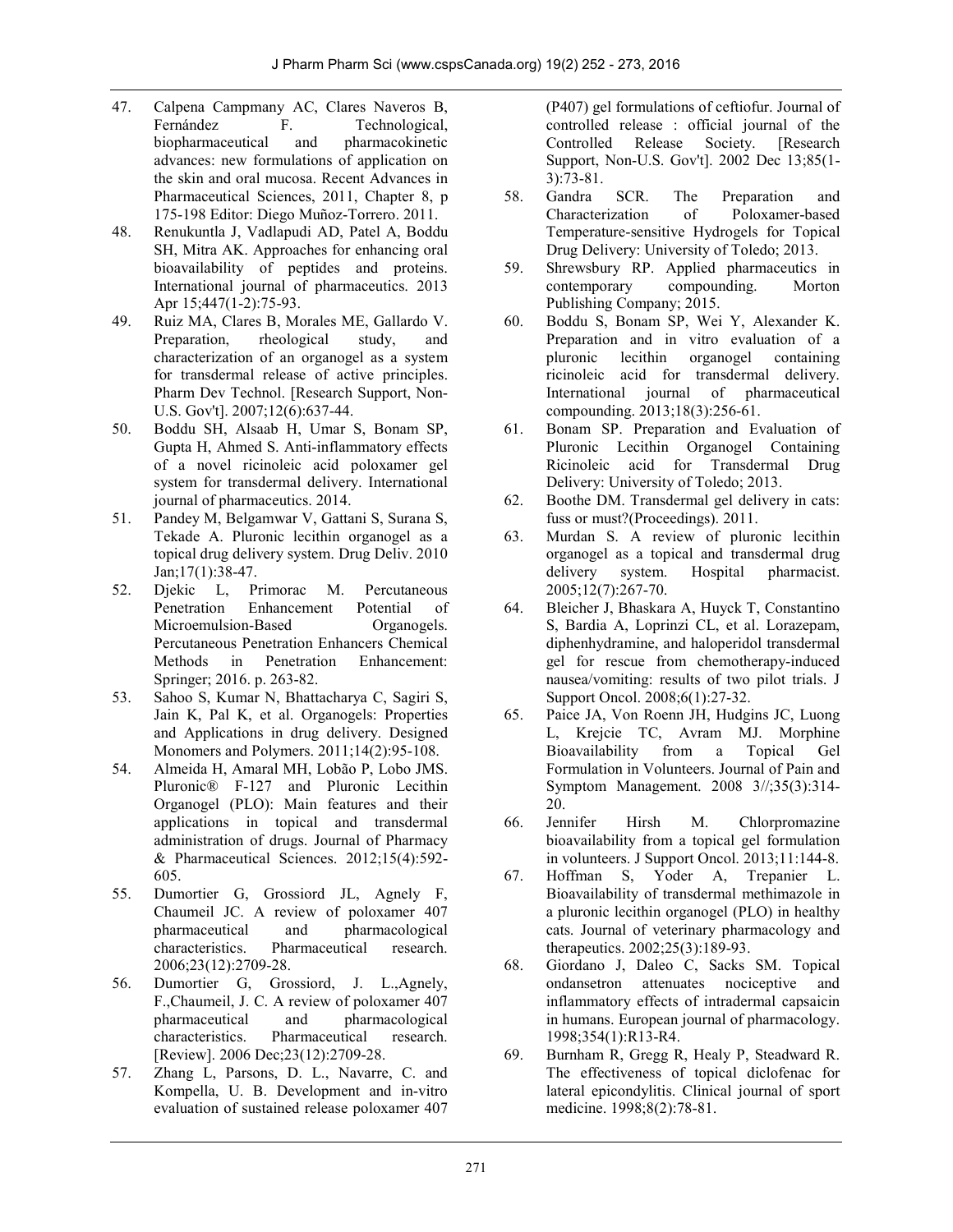- 70. Peacock GF, Sauvageot J. Evaluation of the stability of acetaminophen in pluronic lecithin organogel and the determination of an appropriate beyond-use date. International journal of pharmaceutical compounding. 2011;16(5):428-30.
- 71. Sartor LL, Trepanier LA, Kroll MM, Rodan I, Challoner L. Efficacy and safety of transdermal methimazole in the treatment of cats with hyperthyroidism. Journal of veterinary internal medicine. 2004;18(5):651- 5.
- 72. Richards H, Thomas CP, Bowen JL, Heard CM. In‐vitro transcutaneous delivery of ketoprofen and polyunsaturated fatty acids from a pluronic lecithin organogel vehicle containing fish oil. Journal of pharmacy and pharmacology. 2006;58(7):903-8.
- 73. Connor CG, Haine C. Treatment for dry eye using testosterone and progestagen. Google Patents; 2008.
- 74. Brierre B. Pharmaceutical composition and method for the transdermal delivery of magnesium. Google Patents; 2005.
- 75. Oronsky BT, Oronsky NC, Oronsky AL. Topical Composition for Treating Pain. Google Patents; 2008.
- 76. Lee M. Arthro gel and syner gel. Google Patents; 2006.
- 77. Cusic R, Irsfeld S. Topical analgesic and/or antiinflammatory cream; bursitis, tendonitis; dimethyl sulfoxide and a mixture of pluronic gel and lecithin; allows the longer acting pain relievers ketoprofen and diphenhydramine to reach underlying inflamed tissues. Google Patents; 2005.
- 78. Scarbrough CA, Scarbrough SS, Shubrook J. Transdermal delivery of metformin. Google Patents; 2012.
- 79. Wang JJ, Sung K, Huang JF, Yeh CH, Fang JY. Ester prodrugs of morphine improve transdermal drug delivery: a mechanistic study. Journal of pharmacy and pharmacology. 2007;59(7):917-25.
- 80. Hadgraft J, Pugh WJ, Wolff Hm. Transdermal delivery of some anti-emetics. International<br>journal of pharmaceutics. 1995 of pharmaceutics. 1995 9/12/;123(2):285-9.
- 81. Glisson JK, Wood RL, Kyle PB, Cleary JD. Bioavailability of Promethazine in a Topical Pluronic Lecithin Organogel: A Pilot Study. International journal of pharmaceutical compounding. 2004;9(3):242-6.
- 82. ̃lgorzata Krajnik M, Zylicz Z, Finlay I, Łuczak J, van Sorge AA. Potential uses of topical opioids in palliative care–report of 6 cases. Pain. 1999;80(1):121-5.
- 83. Krajnik M, Zylicz Z. Topical morphine for cutaneous cancer pain. Palliative medicine. 1997;11(4):325.
- 84. Wilken M, Ineck JR, Rule AM. Chronic arthritis pain management with topical morphine: case series. Journal of Pain and Palliative Care Pharmacotherapy. 2005;19(4):39-44.
- 85. Lugo RA, Kern SE. Clinical pharmacokinetics of morphine. Journal of Pain and Palliative Care Pharmacotherapy. 2002;16(4):5-18.
- 86. Roy SD, Flynn GL. Transdermal delivery of narcotic analgesics: comparative permeabilities of narcotic analgesics through human cadaver skin. Pharmaceutical research. 1989;6(10):825-32.
- 87. Krotscheck U, Boothe DM, Boothe H. Evaluation of transdermal morphine and fentanyl pluronic lecithin organogel<br>administration in dogs. Veterinary administration in therapeutics: research in applied veterinary medicine. 2003;5(3):202-11.
- 88. Ribeiro MD, Joel SP, Zeppetella G. The bioavailability of morphine applied topically to cutaneous ulcers. Journal of pain and symptom management. 2004;27(5):434-9.
- 89. Zeppetella G, Paul J, Ribeiro MD. Analgesic efficacy of morphine applied topically to painful ulcers. Journal of pain and symptom management. 2003;25(6):555-8.
- 90. Ghosh TK, Bagherian A. Development of a transdermal patch of methadone: in vitro evaluation across hairless mouse and human cadaver skin. Pharmaceutical development and technology. 1996;1(3):285-91.
- 91. Sylvester RK, Schauer C, Thomas J, Steen P, Weisenberger A. Evaluation of methadone absorption after topical administration to hospice patients. Journal of pain and symptom management. 2011;41(5):828-35.
- 92. Smith TJ, Ritter JK, Poklis JL, Fletcher D, Coyne PJ, Dodson P, et al. ABH gel is not absorbed from the skin of normal volunteers. Journal of pain and symptom management. 2012;43(5):961-6.
- 93. Fletcher DS, Coyne PJ, Dodson PW, Parker GG, Wan W, Smith TJ. A Randomized Trial of the Effectiveness of Topical "ABH Gel"(Ativan®, Benadryl®, Haldol®) vs. Placebo in Cancer Patients With Nausea. Journal of pain and symptom management. 2014;48(5):797-803.
- 94. Prohotsky DL, Juba KM, Zhao F. Formulation and Stability of an Extemporaneously Compounded Oral Solution of Chlorpromazine HCl. Journal of pain & palliative care pharmacotherapy.28(4):367-70.